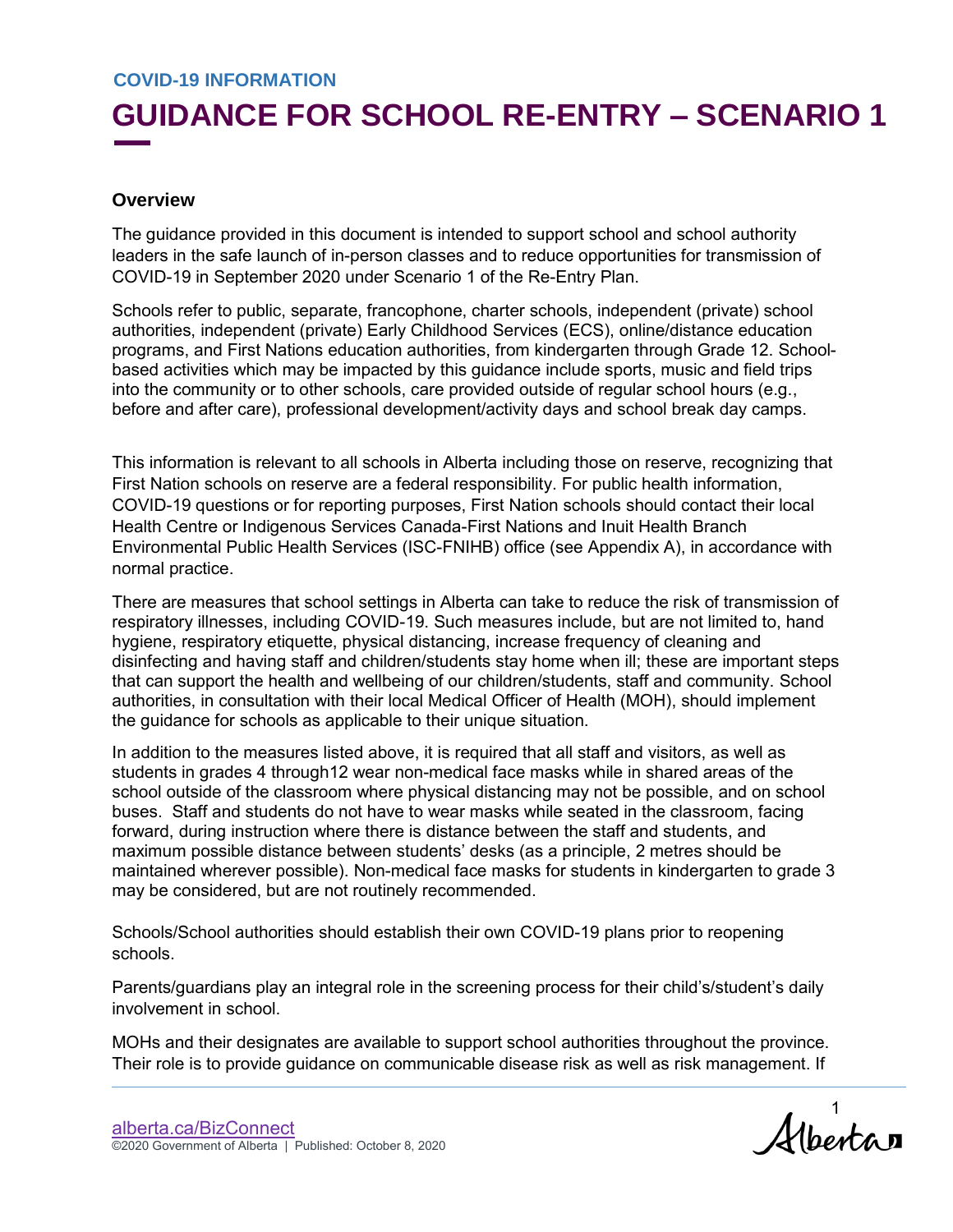## **GUIDANCE FOR SCHOOL RE-ENTRY – SCENARIO 1**

you have concerns, need specific guidance, or have questions about how to apply the measures in this document, please contact Environmental Public Health in your Zone for assistance (see Appendix B).

School administrators are expected to follow the guidance provided in the [COVID-19 School](https://open.alberta.ca/dataset/f3b954c8-7ec4-42ea-a6f5-0a10d08cbbac/resource/49512d1b-a192-46ac-ba05-12fffadebef4/download/covid-19-resource-guide-for-covid-19-in-school.pdf)  [Outbreak Resource Guide](https://open.alberta.ca/dataset/f3b954c8-7ec4-42ea-a6f5-0a10d08cbbac/resource/49512d1b-a192-46ac-ba05-12fffadebef4/download/covid-19-resource-guide-for-covid-19-in-school.pdf) when working with any students, teachers, staff members or visitors who have symptoms of COVID-19 or who test positive for COVID-19. This guidance outlines the specific roles and responsibilities of school administrators, Alberta Health Services (AHS) and Alberta Health, as well as provides templates for the school administrators to use when notifying parents/guardians of COVID-19 cases at the school.

Any school authority/school connected to a confirmed or probable case of COVID-19 will be contacted by Alberta Health Services (AHS). Public health measures for outbreak management are at the discretion of the Zone Medical Officer of Health (MOH); decisions on the need for alternate instructional delivery (e.g., at-home learning) will be made by Government in conjunction with local officials.

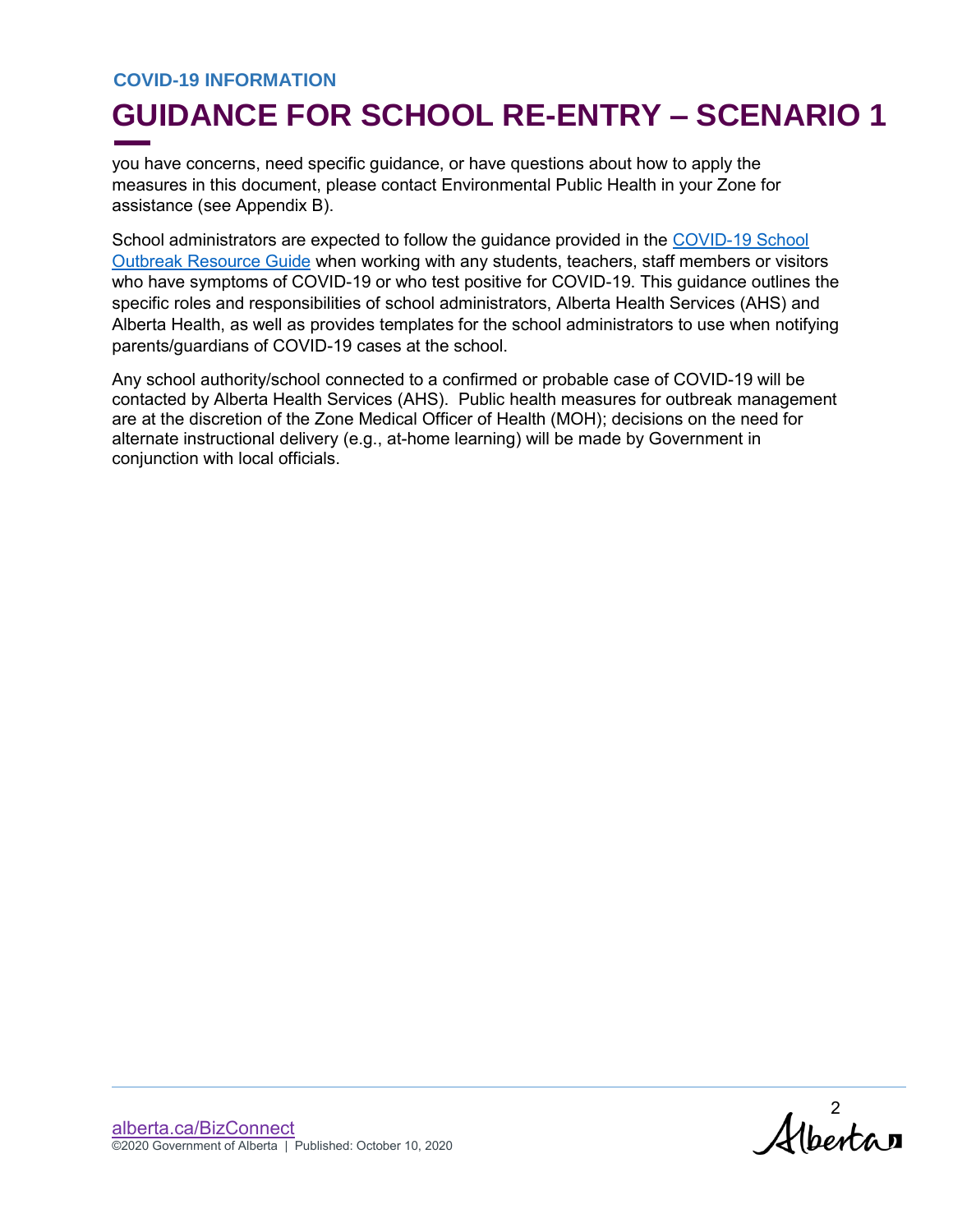# **GUIDANCE FOR SCHOOL RE-ENTRY – SCENARIO 1**

#### **COVID-19 Risk Mitigation**

| <b>General Building</b> | $\bullet$ | A thorough cleaning of school facilities must be completed prior to re-                                                                                                                                                                                                                                                                                                                                                                                                                                                                                                                                                                                                                                                                                                                                                                                                                                                                                                                                                                                                                                                                                                                                                                                                                                                                                                                                                                                                                                                                                                                                                                                             |  |  |
|-------------------------|-----------|---------------------------------------------------------------------------------------------------------------------------------------------------------------------------------------------------------------------------------------------------------------------------------------------------------------------------------------------------------------------------------------------------------------------------------------------------------------------------------------------------------------------------------------------------------------------------------------------------------------------------------------------------------------------------------------------------------------------------------------------------------------------------------------------------------------------------------------------------------------------------------------------------------------------------------------------------------------------------------------------------------------------------------------------------------------------------------------------------------------------------------------------------------------------------------------------------------------------------------------------------------------------------------------------------------------------------------------------------------------------------------------------------------------------------------------------------------------------------------------------------------------------------------------------------------------------------------------------------------------------------------------------------------------------|--|--|
| <b>Safety</b>           |           | entry.                                                                                                                                                                                                                                                                                                                                                                                                                                                                                                                                                                                                                                                                                                                                                                                                                                                                                                                                                                                                                                                                                                                                                                                                                                                                                                                                                                                                                                                                                                                                                                                                                                                              |  |  |
|                         | $\bullet$ | Many school buildings have had reduced or no water flow through the<br>plumbing water system during the pandemic, leading to the stagnation of<br>water in the pipes. Prior to the launch of summer school, the physical<br>setting should be checked to ensure fresh water replaces the stagnant<br>water in the water lines. Guidance on flushing water systems can be<br>accessed here.                                                                                                                                                                                                                                                                                                                                                                                                                                                                                                                                                                                                                                                                                                                                                                                                                                                                                                                                                                                                                                                                                                                                                                                                                                                                          |  |  |
|                         | $\bullet$ | HVAC systems should be checked and maintained in accordance with<br>manufacturer operational guidelines. Please refer to the general<br>relaunch guidance for additional information on building ventilation.                                                                                                                                                                                                                                                                                                                                                                                                                                                                                                                                                                                                                                                                                                                                                                                                                                                                                                                                                                                                                                                                                                                                                                                                                                                                                                                                                                                                                                                       |  |  |
|                         | ٠         | Open windows when possible and if weather permits.                                                                                                                                                                                                                                                                                                                                                                                                                                                                                                                                                                                                                                                                                                                                                                                                                                                                                                                                                                                                                                                                                                                                                                                                                                                                                                                                                                                                                                                                                                                                                                                                                  |  |  |
|                         | $\bullet$ | Area rugs and soft furnishings that cannot be easily cleaned and<br>disinfected should be removed.                                                                                                                                                                                                                                                                                                                                                                                                                                                                                                                                                                                                                                                                                                                                                                                                                                                                                                                                                                                                                                                                                                                                                                                                                                                                                                                                                                                                                                                                                                                                                                  |  |  |
|                         | $\bullet$ | Schools must develop procedures that outline hand hygiene and<br>cleaning requirements for schools and should address:<br>Hand sanitizer containing at least 60% alcohol is recommended as<br>$\circ$<br>there is evidence that supports effectiveness against COVID-19.<br>Hand sanitizer can help reduce the risk of infection by, or the spread<br>of microorganisms when hand washing is not possible. If parents<br>have questions about their child using alcohol-based hand sanitizer<br>they should contact their school administration to discuss potential<br>alternatives.<br>A supply of hand sanitizer will be distributed to all school authorities.<br>$\circ$<br>The volume of hand sanitizer that will be provided to an individual<br>school authority will be based on student population.<br>Place hand sanitizer in entrances, exits and near high touch<br>$\circ$<br>equipment such as microwave ovens and vending machines and<br>other high traffic areas.<br>High contact surfaces (including water fountains);<br>$\circ$<br>o Washrooms;<br>Shared equipment;<br>$\circ$<br>Auxiliary spaces and common rooms; and<br>$\circ$<br>Other areas that may apply.<br>$\circ$<br>Increased frequency of cleaning and disinfection of high-touch areas<br>and equipment (e.g., desks, doorknobs, handrails, microwave ovens,<br>vending machines, etc.) inside and outside classrooms.<br>Disinfectants used must have a Drug Information Number (DIN) with<br>a virucidal claim. Alternatively, 1000 ppm bleach solution can be<br>used.<br>Make sure to follow the instructions on the product label to disinfect<br>$\circ$<br>effectively. |  |  |

 $\mathcal{A}$ lbertan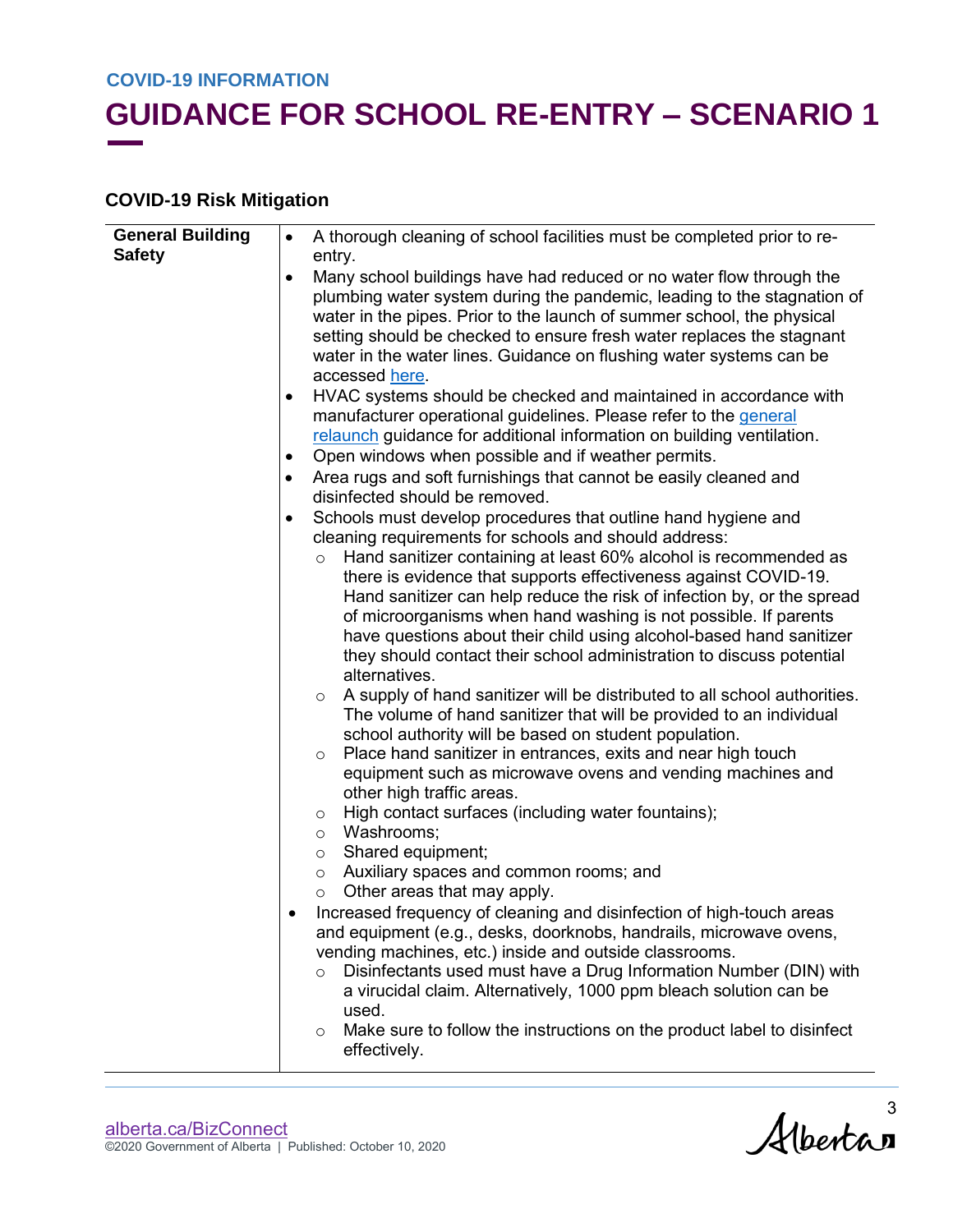|                  | More information on cleaning and disinfection can be accessed in<br>$\circ$            |  |
|------------------|----------------------------------------------------------------------------------------|--|
|                  | the General relaunch guidance. Further recommendations are                             |  |
|                  | available in the AHS COVID-19 public health recommendations for                        |  |
|                  | environmental cleaning of public facilities.                                           |  |
|                  |                                                                                        |  |
|                  | Students and staff are required to perform hand hygiene when entering<br>٠             |  |
|                  | and exiting the school as well as before entering the classroom.                       |  |
|                  | Proper hand hygiene and respiratory etiquette is required and should be<br>$\bullet$   |  |
|                  | regularly promoted among students and staff.                                           |  |
|                  | Water fountains can remain open. Mouthpieces of drinking fountains are<br>$\bullet$    |  |
|                  | not a major source of virus transmission and require regular cleaning                  |  |
|                  | according to manufacturer recommendations.                                             |  |
|                  | Water fountain knobs and push buttons are considered high-touch                        |  |
|                  | surfaces, and should be regularly cleaned and disinfected. Students                    |  |
|                  | should be encouraged to fill water bottles rather than having them                     |  |
|                  | drink directly from the mouthpiece of a fountain.                                      |  |
|                  | <b>Additional Alberta Health Services resources:</b><br>$\bullet$                      |  |
|                  | AHS Infections Prevention & Control posters<br>$\circ$                                 |  |
|                  | Hand Washing Posters (AHS)<br>$\circ$                                                  |  |
|                  | Poster 1                                                                               |  |
|                  | Poster <sub>2</sub><br>П                                                               |  |
|                  | How to Hand Wash (AHS) poster<br>$\circ$                                               |  |
|                  | How to use alcohol-based hand rub/sanitizer (AHS) poster.<br>$\circ$                   |  |
| <b>Screening</b> | Before leaving home, staff, children/students, visitors, and volunteers<br>$\bullet$   |  |
|                  | who will access the school for work or education, must self-screen for                 |  |
|                  | symptoms each day that they enter the school using the <b>Alberta Health</b>           |  |
|                  | Daily Checklist.                                                                       |  |
|                  | Parents and children/students must be provided a copy of the screening<br>$\bullet$    |  |
|                  | tool upon school registration with the expectation that it needs to be                 |  |
|                  | completed on a daily basis.                                                            |  |
|                  | Schools must keep records of children's known pre-existing conditions. If<br>$\bullet$ |  |
|                  | a child develops symptoms that could be caused by either COVID-19 or                   |  |
|                  | by a known pre-existing condition (e.g., allergies), the child should be               |  |
|                  | tested at least once for COVID-19 to confirm that it is not the source of              |  |
|                  | their symptoms before entering or returning to school. This will be                    |  |
|                  | considered the student's baseline health. Written confirmation by a                    |  |
|                  | physician that a student or staff member's symptoms are due to a                       |  |
|                  | chronic illness is not necessary. Repeat testing is not indicated unless               |  |
|                  | the nature of the symptom changes (e.g., a chronic cough worsens).                     |  |
|                  | Anyone that reports symptoms should be directed to stay home, seek<br>$\bullet$        |  |
|                  | health care advice as appropriate (e.g., call Health Link 811, or their                |  |
|                  |                                                                                        |  |
|                  | primary health care practitioner, or 911 for emergency response), and fill             |  |
|                  | out the AHS Online Self-Assessment tool to determine if they should be<br>tested.      |  |
|                  |                                                                                        |  |
|                  | Signs must be posted reminding persons not to enter if they have<br>$\bullet$          |  |
|                  | COVID-19 symptoms, even if symptoms resemble a mild cold.                              |  |

Alberta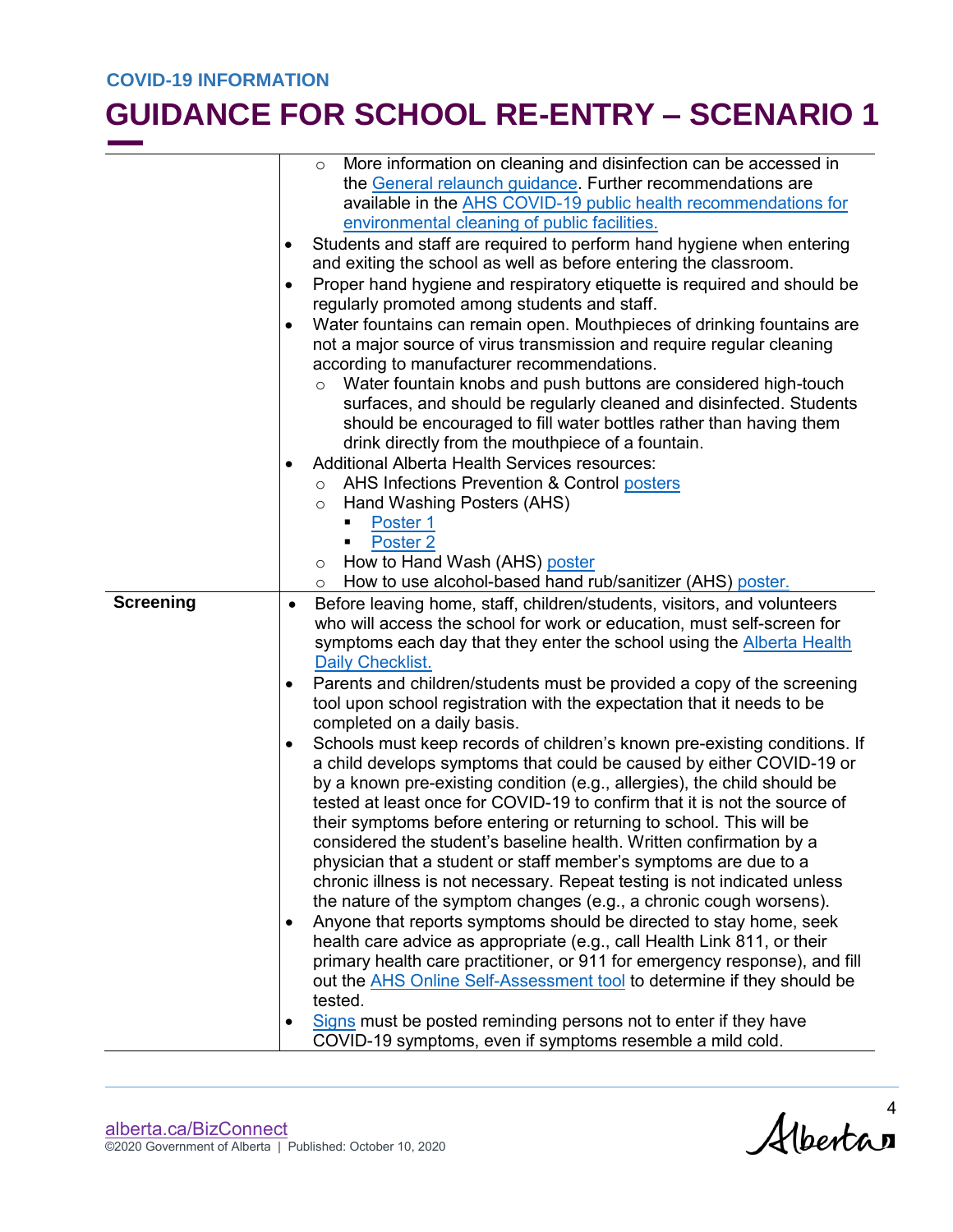| <b>Cohorting</b>                     | The risk of transmission of COVID-19 is reduced by limiting exposure to<br>$\bullet$<br>others.                                                                                                                                                                                                                                                                                                                                                                                                                                                                                                                                                                                                                                                                                                                                                                                                                                                                                                                                                                                                                                                                                                                 |
|--------------------------------------|-----------------------------------------------------------------------------------------------------------------------------------------------------------------------------------------------------------------------------------------------------------------------------------------------------------------------------------------------------------------------------------------------------------------------------------------------------------------------------------------------------------------------------------------------------------------------------------------------------------------------------------------------------------------------------------------------------------------------------------------------------------------------------------------------------------------------------------------------------------------------------------------------------------------------------------------------------------------------------------------------------------------------------------------------------------------------------------------------------------------------------------------------------------------------------------------------------------------|
|                                      | Contact tracing is also more feasible when groups (cohorts) are<br>$\bullet$<br>maintained. It is recommended, where possible, that students be<br>cohorted by class.                                                                                                                                                                                                                                                                                                                                                                                                                                                                                                                                                                                                                                                                                                                                                                                                                                                                                                                                                                                                                                           |
|                                      | A cohort is defined as a group of students and staff who remain together.<br>The size of the cohort will depend on the physical space of the<br>classroom or learning setting.                                                                                                                                                                                                                                                                                                                                                                                                                                                                                                                                                                                                                                                                                                                                                                                                                                                                                                                                                                                                                                  |
|                                      | Cohorting will decrease the number of close contacts a case of COVID-<br>$\bullet$<br>19 would have in a school and assist public health officials in their efforts<br>to trace contacts and contain an outbreak. For the purposes of contact<br>tracing, consider limiting capacity of rooms to a number that allows for<br>physical distancing (i.e., less students in a smaller room and more<br>students in a larger room).                                                                                                                                                                                                                                                                                                                                                                                                                                                                                                                                                                                                                                                                                                                                                                                 |
|                                      | Typically a cohort in a school will be a class. Students in high school<br>$\bullet$<br>may be in multiple classes and therefore may belong to multiple cohorts.<br>Cohorting should be maintained during activities outside the classroom,<br>$\bullet$<br>such as recess and lunch breaks. The cohort concept encourages<br>individuals who cannot maintain 2 metre physical distance when in group                                                                                                                                                                                                                                                                                                                                                                                                                                                                                                                                                                                                                                                                                                                                                                                                           |
|                                      | settings to interact with the same people within their own cohort group. If<br>students from two different cohorts wish to socialize, they should remain<br>2 meters apart.                                                                                                                                                                                                                                                                                                                                                                                                                                                                                                                                                                                                                                                                                                                                                                                                                                                                                                                                                                                                                                     |
|                                      | Teachers/staff should not be in a cohort with each other, unless it is<br>$\bullet$<br>required for operational purposes (i.e., a teacher and a teacher's<br>assistant who work with the same classroom cohort).                                                                                                                                                                                                                                                                                                                                                                                                                                                                                                                                                                                                                                                                                                                                                                                                                                                                                                                                                                                                |
| <b>Physical</b><br><b>Distancing</b> | Physical distancing (2 metre spacing) is a useful public health measure<br>$\bullet$<br>to help prevent the spread of disease. Increasing the space between<br>persons decreases the risk of transmission. Where 2 metres is not<br>possible between desks, the greatest possible spacing is recommended.<br>If 2 metres cannot be arranged between desks/tables, students<br>$\circ$<br>should be arranged so they are not facing each other (e.g., arranged<br>in rows rather than in small groups of 4 or a semi-circle). This way, if<br>a student coughs or sneezes, they are not likely to cough or sneeze<br>directly on the face of another student.<br>In situations where physical distancing is not possible (e.g., on the bus,<br>in classrooms and while participating in some sporting activities), extra<br>emphasis on hand hygiene, respiratory etiquette, not participating when<br>ill and cleaning and disinfecting on a regular basis before and after<br>activities is strongly recommended.<br>It is still recommended to maintain physical distancing within a cohort<br>$\bullet$<br>whenever possible to minimize the risk for disease transmission (i.e.,<br>spacing between desks). |
| <b>Non-medical face</b><br>masks     | Non-medical face masks can play a role in reducing the transmission of<br>$\bullet$<br>COVID-19 in the community when worn properly and hygiene practices                                                                                                                                                                                                                                                                                                                                                                                                                                                                                                                                                                                                                                                                                                                                                                                                                                                                                                                                                                                                                                                       |
|                                      |                                                                                                                                                                                                                                                                                                                                                                                                                                                                                                                                                                                                                                                                                                                                                                                                                                                                                                                                                                                                                                                                                                                                                                                                                 |

Alberta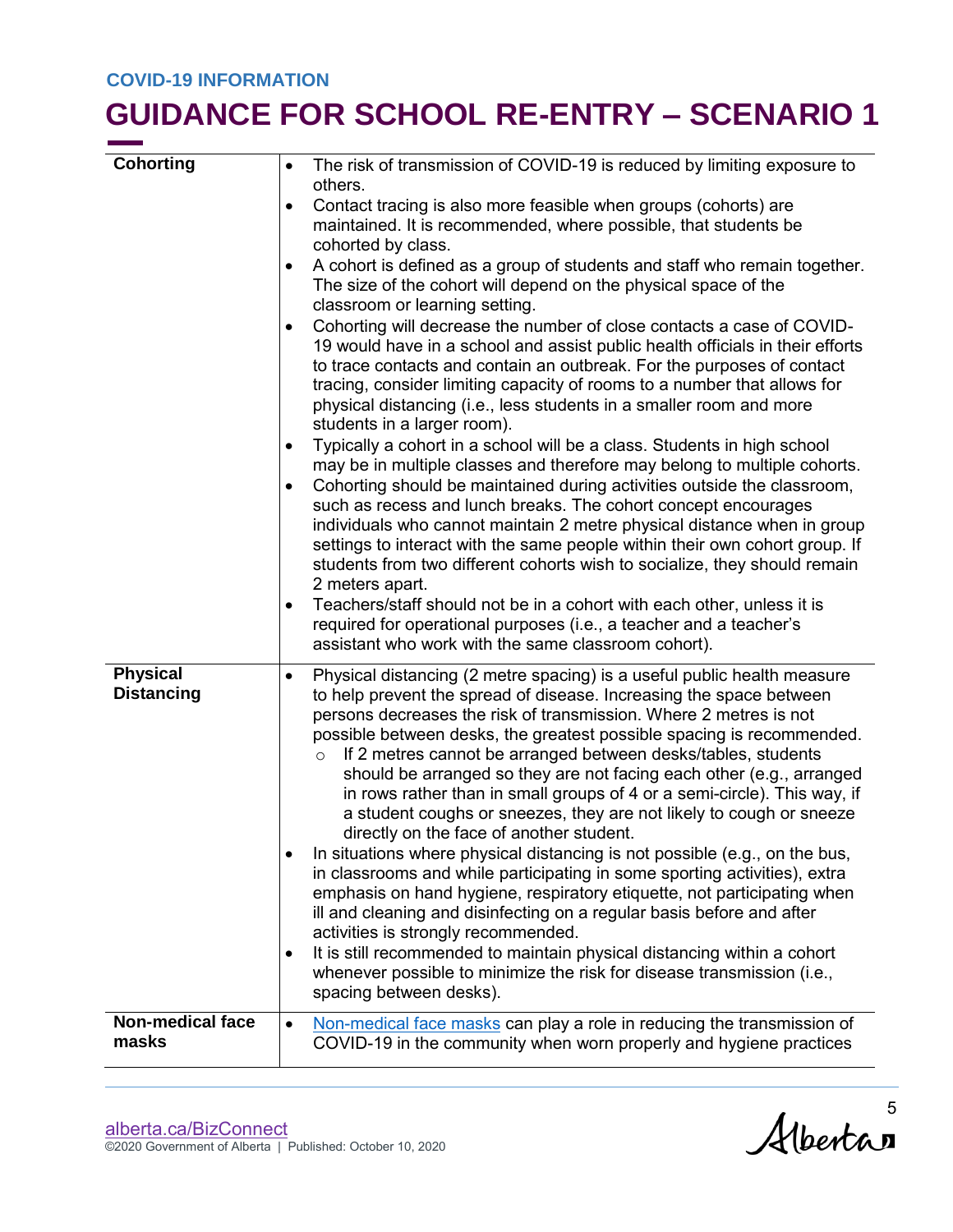are followed, particularly when consistent physical distancing is not possible.

- It is required that all students attending grades 4 through 12, staff members and visitors wear non-medical masks while in indoor shared areas of school, outside the classroom, and on a school bus where they may not be able to maintain the recommended physical distancing requirements. Please see [CMOH Order 33-2020](https://open.alberta.ca/publications/cmoh-order-33-2020-2020-covid-19-response) for additional information.
- Non-medical masks are not required while students are seated in the classroom during instruction if following the physical distancing guidance above. If close contact between students, or students and teachers/staff is occurring as a result of classroom activities, non-medical masks should be used for the duration of this activity.
	- o Two reusable masks per student/staff will be provided by the Government of Alberta. Additional single-use masks will be available at schools if required.
	- o Masking for this group is required in addition to other strategies that mitigate the risk of transmission of COVID-19, such as physical distancing, cohorting where possible, daily screening, hygiene, and enhanced cleaning.
	- $\circ$  There is increasing evidence that older students may be more likely to transmit COVID-19 than younger students, and are at a higher risk of significant disease than younger students.
	- o When non-medical face masks are used, hands should be cleaned before and after putting it on and taking it off. Avoid touching the mask once it is on. Masks should be changed after they become wet or soiled.
	- o After removing a reusable non-medical face mask that will be reworn prior to washing, it should be placed into a clean, breathable bag or container (allows for evaporation) for storage. Consider using a bag that can be washed. All masks should have two distinct sides, one side that touches the face and one that faces outwards.
	- o Do not reuse masks that are wet or soiled prior to laundering. A wet or soiled mask that requires laundering should be placed into a sealed bag or container where it is stored until it can be taken home and washed.
	- o Disposable masks that are damaged or dirty should be discarded into a garbage bin that is lined with a plastic bag.
	- $\circ$  A very small number of individuals may not be able to wear masks due to sensory or health issues. Face shields are not considered to be equivalent to non-medical face masks. It is important to comply with other personal preventative practices such as frequent hand hygiene and physical distancing as much as possible.
	- o Additional guidance on non-medical face masks is available [here.](https://open.alberta.ca/dataset/989e490e-5959-4a20-bfc7-b126b08ea996/resource/523f7856-31f5-4af1-be62-3a48a0acad4c/download/covid-19-guidance-for-wearing-non-medical-masks.pdf)
- Exceptions to the mask requirement for students in grades 4 through 12, staff and all visitors include:

Albertan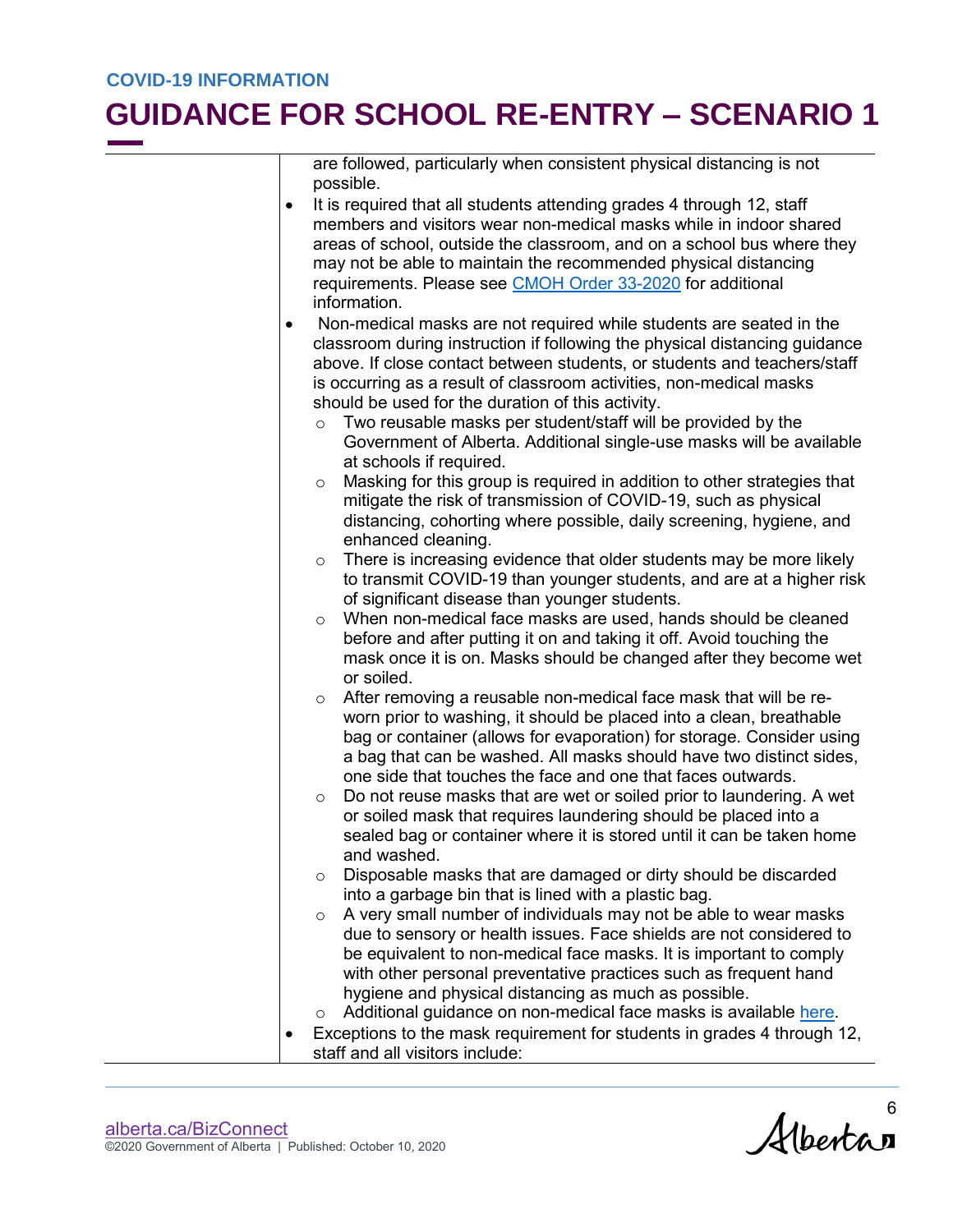| o Persons who are unable to place, use or remove a non-medical face |
|---------------------------------------------------------------------|
| mask without assistance;                                            |

- $\circ$  Persons unable to wear a non-medical face mask due to a mental or physical concern or limitation;
- o Persons consuming food or drink in designated areas;
- o Persons engaged in physical exercise;
- o Persons seated at a desk or table within a classroom or place where instruction is taking place and where the desks, tables and chairs are arranged in a manner to prevent persons who are seated from facing each other, and to allow the greatest possible distance between seated persons;
- o Persons providing or receiving care or assistance where a nonmedical face mask would hinder that caregiving or assistance, and
- Persons seeking a mask exception at a school should discuss their request with the school administration. For further information on seeking a mask exception, see [Implementing School Re-Entry Guidance.](https://www.alberta.ca/assets/documents/covid-19-implementing-school-re-entry-guidance.pdf)
- Non-medical face masks may be considered but are not routinely required for younger students in grades K through 3. It is recommended that these students instead adhere to the other public health strategies that mitigate the risk of transmission of COVID-19, such as cohorting, hand hygiene and respiratory etiquette to reduce the risk of transmission.
	- o Masks are not routinely required for younger students in grades K through 3 due to difficulties with proper fit, compliance, and less virus transmission among younger children.
	- Younger children may not be able to avoid touching their mask, and this could end up increasing the risk of virus transmission more than not wearing a mask at all.
	- o Non-medical face masks are encouraged for younger children in the community for brief, casual interactions where physical distancing is not possible or is unpredictable. While these children are usually supervised by parents/guardians who can ensure proper mask use, young children in school settings may not always be under direct supervision and teachers may not be able to consistently monitor mask use in this group.
	- Parents/guardians who are considering non-medical face masks for their child in grades K through 3 should make their choice based on a risk assessment, including the child's ability to consistently use the non-medical face mask correctly and safely during the day, which may be dependent on various factors such as age, maturity, physical ability and comprehension.
- Individuals wearing non-medical masks may still be considered close contacts if they are exposed to a case of COVID-19.
- School administrators should develop a plan to ensure that students who are hearing impaired or may rely on facial cues are able to communicate with others in areas where non-medical face masks are being worn, or have their educational needs met when teachers are wearing nonmedical face masks in the classroom. This may include the use of

Albertan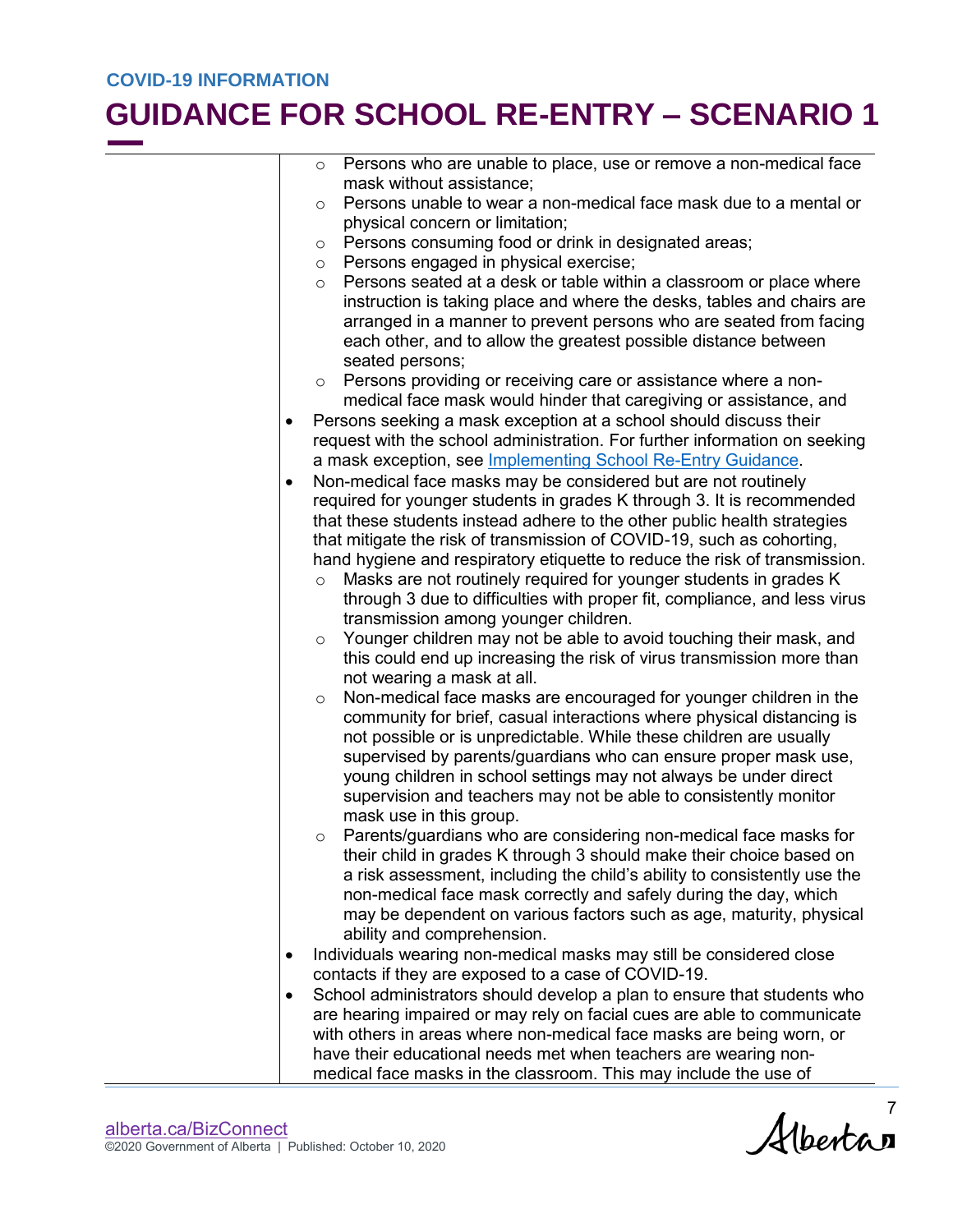|                                                                              | transparent masks. As with other non-medical face masks, it is important<br>that transparent masks cover the nose and mouth, as well as fit securely<br>against the face.<br>School staff should monitor for and address any discrimination or<br>bullying associated with a student either wearing or not wearing a non-<br>medical face mask.<br>Parents/guardians should be encouraged to help their children become<br>٠<br>comfortable with wearing a mask. Masks should not be worn by anyone<br>who is unable to remove the mask without assistance (e.g., due to age,<br>ability or developmental status).<br>Schools should consult their designated Occupational Health and Safety<br>department for mask-wearing policies and other personal protective<br>equipment policies for their staff.                            |
|------------------------------------------------------------------------------|--------------------------------------------------------------------------------------------------------------------------------------------------------------------------------------------------------------------------------------------------------------------------------------------------------------------------------------------------------------------------------------------------------------------------------------------------------------------------------------------------------------------------------------------------------------------------------------------------------------------------------------------------------------------------------------------------------------------------------------------------------------------------------------------------------------------------------------|
| <b>Expectations for</b><br>drop-off/pick-up<br>and entry areas at<br>schools | Schools should develop procedures for drop-off that support physical<br>$\bullet$<br>distancing where possible between all persons (except household<br>members).<br>Consider strategies to support physical distancing such as staggering<br>٠<br>drop-off and pick-up times and locations, or put in place other protocols<br>to limit contact between staff/parents/guardians/children/students as                                                                                                                                                                                                                                                                                                                                                                                                                                |
|                                                                              | much as possible.                                                                                                                                                                                                                                                                                                                                                                                                                                                                                                                                                                                                                                                                                                                                                                                                                    |
| In-person<br>learning                                                        | Schools should develop procedures and plans for in-person learning that<br>$\bullet$<br>supports physical distancing where possible, and to separate cohorts to<br>the greatest extent possible.<br>Consider how to best address traffic flow throughout the schools. This<br>$\bullet$<br>may include one-way hallways and designated entrance and exit doors.<br>Note that it is important not to reduce the number of exits and ensure the<br>fire code is adhered to.<br>If two or more people from different cohorts are required to come within 2<br>$\bullet$                                                                                                                                                                                                                                                                 |
|                                                                              | metres of one another for the purposes of instruction, practice or<br>undertaking examinations, additional protections must be instituted such<br>as engineering controls (such as plexiglass barriers or partitions), or<br>administrative controls (adapting the activity to minimize or eliminate<br>close contacts).<br>For activity planning, staff should ask themselves the following questions<br>to determine the risk of the activities and whether they are allowed to<br>proceed:<br>Does the activity involve shared surfaces or objects frequently<br>$\circ$<br>touched by hands?<br>Can an activity be modified to increase opportunities for physical<br>$\circ$<br>distancing?<br>What is the frequency/possibility to clean high touch surfaces (e.g.,<br>O<br>electronic devices, instruments, equipment, toys)? |
|                                                                              | Off-site activities (e.g., field trips) must follow the school guidance, as<br>well as any sector-specific guidance relevant to the location of the field<br>trip, including physical distancing, use of non-medical face masks,                                                                                                                                                                                                                                                                                                                                                                                                                                                                                                                                                                                                     |

Alberta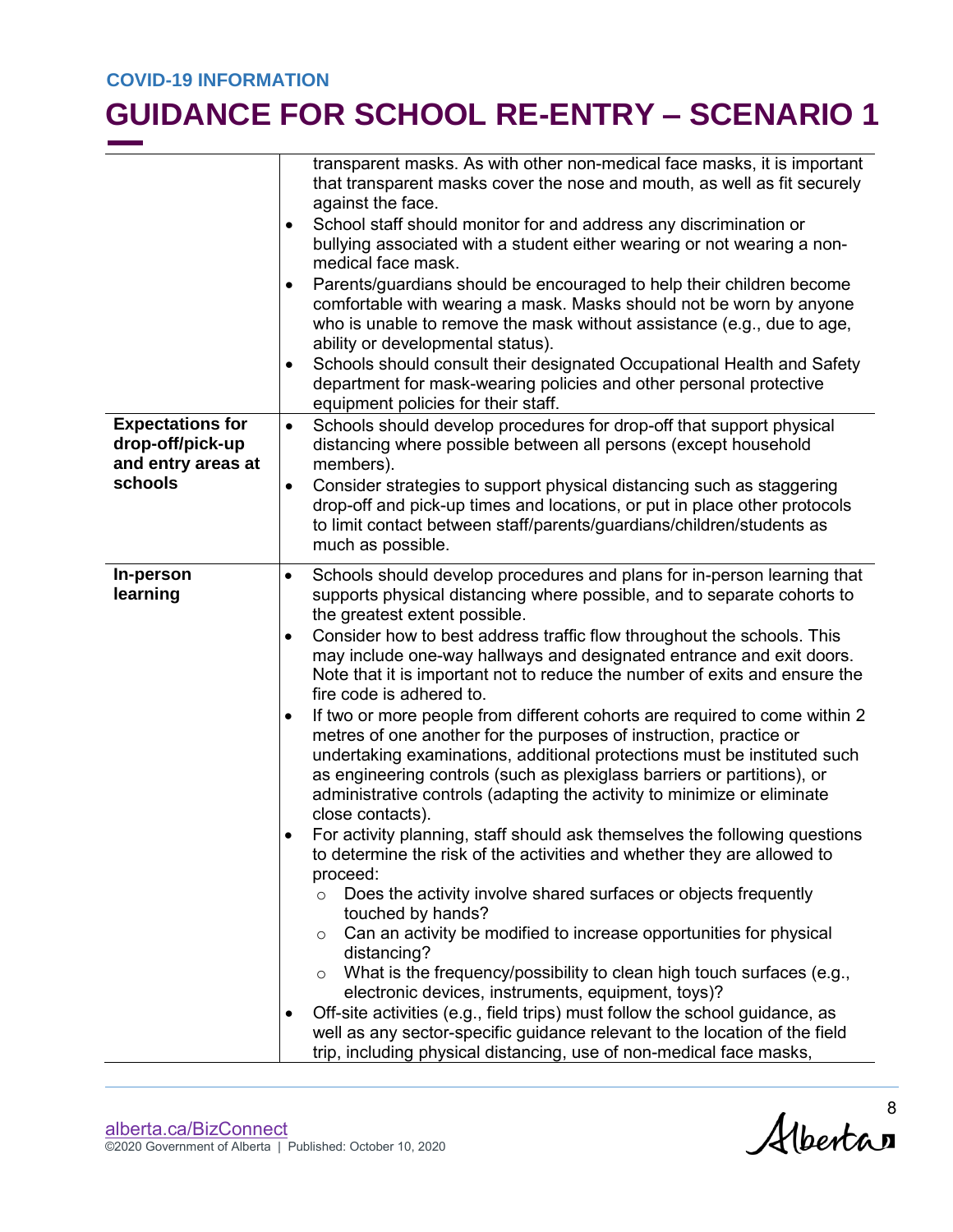#### **GUIDANCE FOR SCHOOL RE-ENTRY – SCENARIO 1**

cohorting, hand hygiene, respiratory etiquette and enhanced cleaning and disinfection.

- o Individual classroom cohorts should be maintained during transportation to and from any external field trip site, as well as at the location of the field trip site.
- $\circ$  Organizations providing off-site activities should comply with the general relaunch guidance and sector-specific guidance, and should implement the same measures in the school guidance.
- o An organization or facility should only host one classroom cohort at a time, or should take clear steps to separate multiple groups to ensure they do not use shared areas (e.g., washrooms, lunch rooms, etc.).
- o Staff at the off-site activity must maintain physical distancing of at least 2 metres from the students and staff in the classroom cohort.
- o Hold activities outdoors as much as possible.
- o Organizations providing off-site activities must develop procedures to address staff that become symptomatic during the field trip.
- o Schools must develop procedures to address students or staff developing symptoms during the field trip; plans should include a designated area to isolate the ill individual, what extra supplies may be needed (e.g., mask for the child, mask/face shield for the individual attending to the child, etc.), how to notify a parent/guardian and how the ill child will be transported home from the off-site activity.
- In-school field trips may also occur. All visitors to the school are expected to follow the public health measures that are in place for the school.
- Stagger lunch/snack breaks to maintain physical distancing among children/students.
- Singing and playing wind instruments in close proximity to others are considered to be higher-risk activities and should be carefully managed:
	- o Organizers of these activities should adhere to the Guidance for [singing and vocal performance](https://open.alberta.ca/publications/covid-19-information-guidance-for-singing-and-vocal-performance) and the [Guidance for instrumental](https://open.alberta.ca/publications/covid-19-information-guidance-for-live-instrumental-music)  [music.](https://open.alberta.ca/publications/covid-19-information-guidance-for-live-instrumental-music)
	- $\circ$  Singers and wind instrument musicians must keep 2 metres away from other performers and individuals at all times.
	- $\circ$  In indoor settings, groups should not sing or play wind instruments for more than 30 minutes at a time, with a 10-minute break afterwards to allow for air exchange in the room.
	- o All singers, including students in kindergarten through grade 3, should wear masks when singing indoors.
		- A solo singer or vocalist can perform without a mask if alone in a dedicated space or room (e.g., a constructed acrylic plastic room).
	- o Wind instrument musicians should cover the bell of their instrument with thin, tightly woven fabric covers while playing.
	- o Karaoke should not occur at this time.

 $A$ lbertan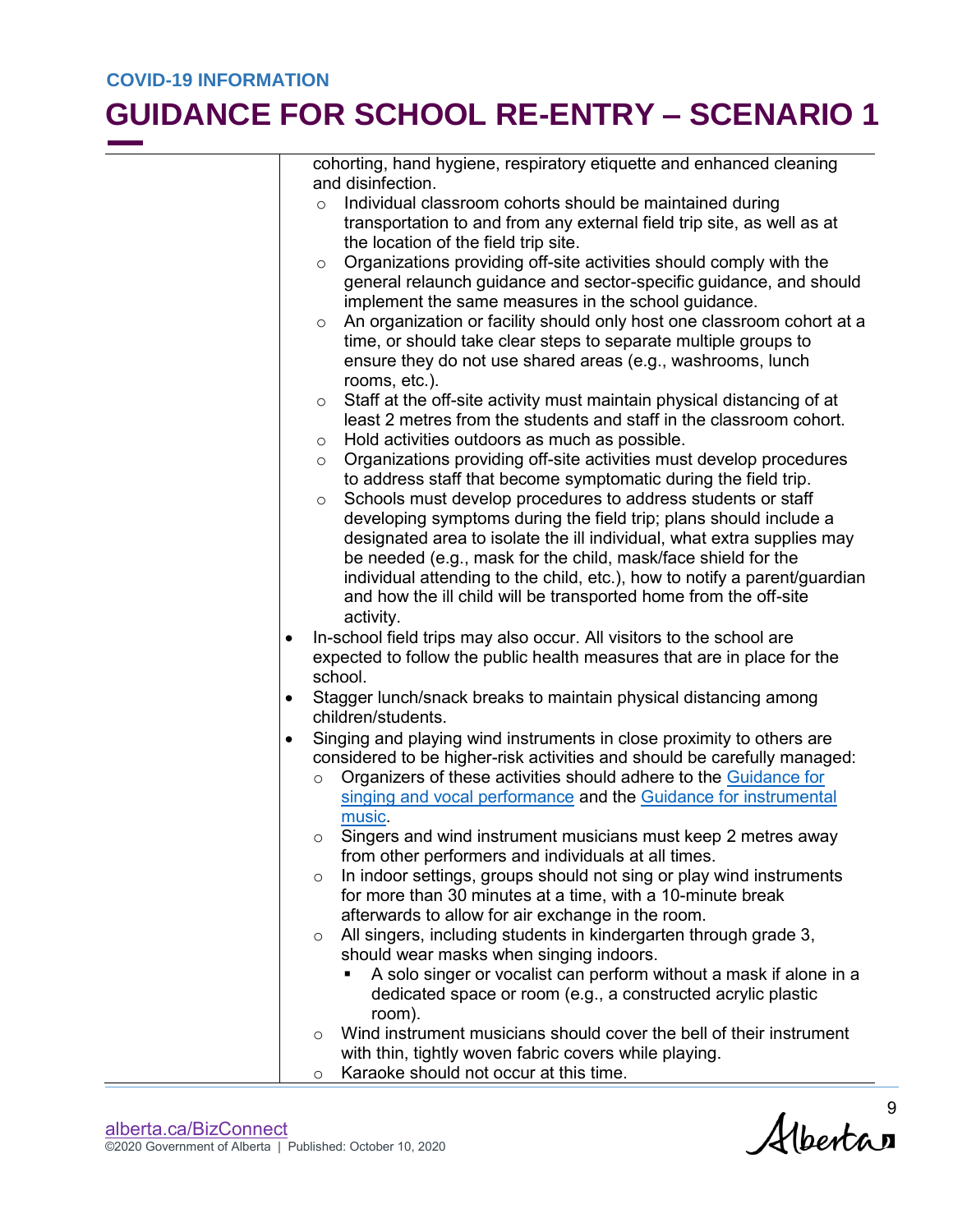|                                               | $\circ$   | Audiences at performances should be strongly discouraged from                                                                     |
|-----------------------------------------------|-----------|-----------------------------------------------------------------------------------------------------------------------------------|
|                                               | $\circ$   | singing along.<br>Informal singing activities should be avoided.                                                                  |
|                                               | $\circ$   | Although local authorities may have exceptions for certain children                                                               |
|                                               |           | from masking during regular school activities, everyone participating                                                             |
|                                               |           | in singing should wear a mask.                                                                                                    |
|                                               | $\circ$   | Singing activities should have a leader (such as a teacher or                                                                     |
|                                               |           | conductor) to ensure guidance and precautions like distancing and                                                                 |
|                                               |           | masking are consistently followed.                                                                                                |
|                                               | $\circ$   | Performances (e.g., concerts) should adhere to the respective                                                                     |
|                                               |           | guidance on indoor and outdoor performances.                                                                                      |
| <b>Expectations for</b><br>visitors and other | $\bullet$ | The public is allowed into the school following established protocols.                                                            |
| service providers                             | $\bullet$ | The public should not enter the school if they are ill.                                                                           |
| entering the                                  | $\bullet$ | Parents/guardians can attend the school if they are required.<br>When a visitor enters the school they should be asked to use the |
| school                                        | $\circ$   | Alberta Health Daily Checklist before they enter the school.                                                                      |
|                                               | $\circ$   | If a visitor answers YES to any of the questions, the individual must                                                             |
|                                               |           | not be admitted into the school.                                                                                                  |
|                                               | $\circ$   | All visitors must wear a mask.                                                                                                    |
|                                               | $\bullet$ | A record of all visitors should be kept.                                                                                          |
|                                               |           | The school should screen service providers, including delivery                                                                    |
|                                               |           | drivers and independent contractors using the <b>Alberta Health Daily</b>                                                         |
|                                               |           | Checklist before they enter the school.                                                                                           |
|                                               | $\circ$   | If a service provider answers YES to any of the questions, the                                                                    |
|                                               |           | individual must not be admitted into the school.                                                                                  |
|                                               | $\circ$   | In the case of a delivery driver answering YES, the driver/school will<br>make alternate delivery arrangements.                   |
|                                               |           |                                                                                                                                   |
| <b>Risk mitigation</b>                        | $\bullet$ | Schools should institute controls to promote physical distancing between                                                          |
| for high traffic                              |           | all attendees in areas in and outside of the classroom, including                                                                 |
| areas in school<br>facilities                 |           | hallways, washrooms, and common areas. This may include:                                                                          |
|                                               | $\circ$   | Staggering start and end-times for classes to avoid crowded<br>hallways.                                                          |
|                                               | $\circ$   | Posting signs, using stanchions and marking floors.                                                                               |
|                                               | $\circ$   | Removing and restaging seating in public areas to prevent                                                                         |
|                                               |           | gathering.                                                                                                                        |
|                                               | $\circ$   | Considering limiting bathroom occupancy at any one time.                                                                          |
|                                               | $\circ$   | Use of non-medical face masks for all staff and students in grade 4-                                                              |
|                                               |           | 12 in high traffic areas.                                                                                                         |
| <b>Expectations</b>                           | $\bullet$ | Use of shared items or equipment is to be avoided where possible.                                                                 |
| for shared use                                | $\bullet$ | Equipment that must be shared should be cleaned and disinfected after                                                             |
| equipment                                     |           | each use.                                                                                                                         |
|                                               | $\bullet$ | Students and staff are required to perform hand hygiene before and after                                                          |
|                                               |           | using shared equipment.                                                                                                           |
|                                               |           | Arrangements for storage of personal items should be made.                                                                        |
|                                               |           |                                                                                                                                   |

Albertan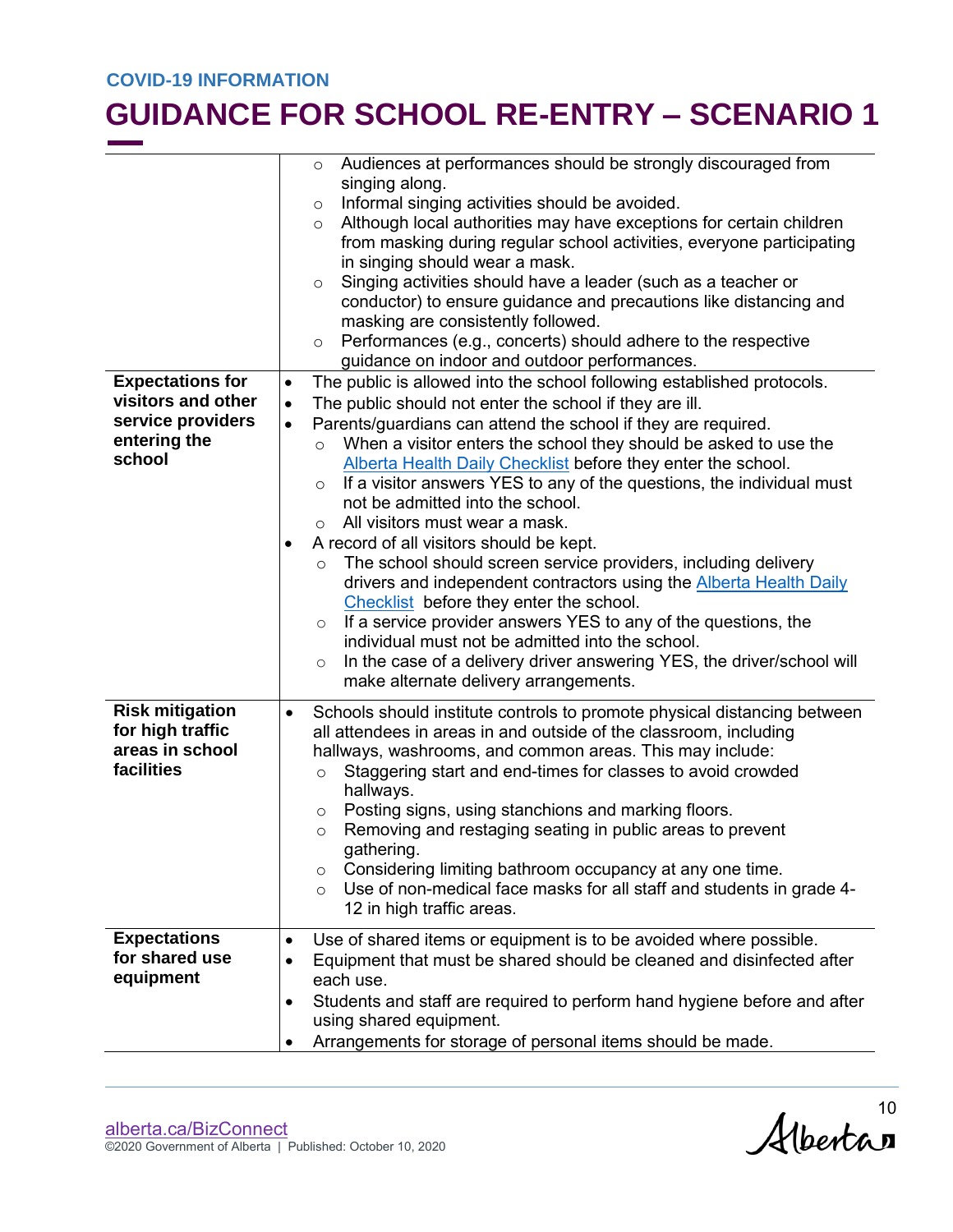|                         |                                                  | Children/students should be provided with an area for storing personal<br>items.                                                                                                                                                                                                                                                                                                                                                                                                                                                                                                                                                                                                                                                                                                                                                                                                                                                                                                                                                                                                                                                                                                                                                                                                                                                                                                                                                                                                                                                                                                                                                                                                                                                                                                                                                                                                                                               |  |
|-------------------------|--------------------------------------------------|--------------------------------------------------------------------------------------------------------------------------------------------------------------------------------------------------------------------------------------------------------------------------------------------------------------------------------------------------------------------------------------------------------------------------------------------------------------------------------------------------------------------------------------------------------------------------------------------------------------------------------------------------------------------------------------------------------------------------------------------------------------------------------------------------------------------------------------------------------------------------------------------------------------------------------------------------------------------------------------------------------------------------------------------------------------------------------------------------------------------------------------------------------------------------------------------------------------------------------------------------------------------------------------------------------------------------------------------------------------------------------------------------------------------------------------------------------------------------------------------------------------------------------------------------------------------------------------------------------------------------------------------------------------------------------------------------------------------------------------------------------------------------------------------------------------------------------------------------------------------------------------------------------------------------------|--|
| <b>Auxiliary Spaces</b> | $\bullet$<br>$\bullet$<br>$\bullet$<br>$\bullet$ | Gymnasiums can be used to deliver physical education programming.<br>When possible physical education should be done outside instead of<br>$\circ$<br>inside as the risk of transmission is more likely to occur indoors<br>rather than outdoors. Follow the Guidance for sport, physical activity<br>and recreation.<br>For physical education classes, administrators and teachers should,<br>$\circ$<br>where possible, choose activities or sports that support physical<br>distancing (e.g., badminton over wrestling).<br>For extra-curricular school sports that involve or require multiple<br>$\circ$<br>participants/players and where it is not possible to maintain a<br>physical distance of 2 metres from other participants/players, the<br>individuals in the group should form a cohort. It is recommended that<br>individuals limit the number of cohorts/mini-leagues they belong to.<br>Individual schools/school boards or organizations may have policies<br>$\circ$<br>that set limits on the number of extra-curricular activity cohorts that<br>participants belong to.<br>Sport cohorts should be maintained during transportation to and from<br>$\circ$<br>any external site. Combining cohorts for the purpose of<br>transportation is not recommended (e.g., two teams sharing the<br>same bus).<br>For additional information on sports, please refer to the Guidance for<br>$\circ$<br>sport, physical activity and recreation.<br>Consider using auxiliary space such as gyms and libraries to deliver<br>education program to aid in physical distancing.<br>Equipment that is shared should be cleaned and disinfected before and<br>after each use, or users should perform hand hygiene before and after<br>each use.<br>School assemblies or other large gatherings (e.g., concerts or dances)<br>must be avoided. Virtual options should be offered instead of in person<br>gatherings. |  |
| <b>Food Services</b>    | $\bullet$                                        | Activities that involve the sharing of individual food items between<br>students or staff should not occur (e.g., pot luck).<br>Classes that teach food preparation may occur as long as students<br>$\circ$<br>follow general precautions, such as ensuring hand hygiene,<br>respiratory etiquette, wearing non-medical face masks, maintaining 2<br>metres physical distancing and avoiding handling common or shared<br>serving utensils or cookware.<br>Any food prepared during a class that teaches food preparation<br>$\circ$<br>should be served by a designated person. Students should follow<br>physical distancing measures while eating and during food<br>preparation.<br>For classroom meals and snacks:                                                                                                                                                                                                                                                                                                                                                                                                                                                                                                                                                                                                                                                                                                                                                                                                                                                                                                                                                                                                                                                                                                                                                                                                       |  |

Alberta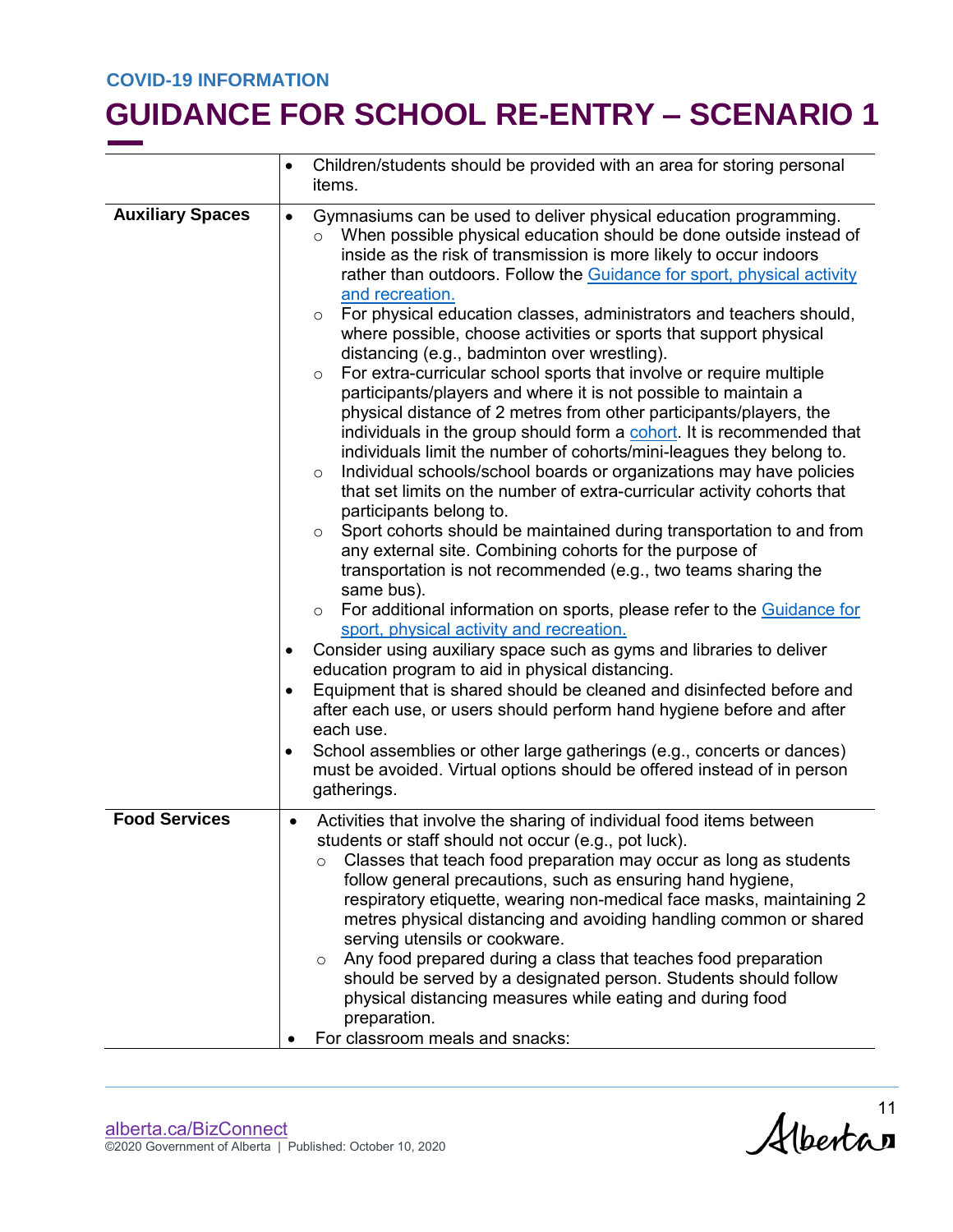|                      |                         | No self-serve or family-style meal service. Instead, switch to pre-<br>$\circ$              |  |
|----------------------|-------------------------|---------------------------------------------------------------------------------------------|--|
|                      |                         | packaged meals or meals served by designated staff.                                         |  |
|                      |                         | Food provided by the family should be stored with the student's<br>$\circ$                  |  |
|                      |                         | belongings.                                                                                 |  |
|                      |                         | Close off the food preparation areas that could be accessed by<br>O                         |  |
|                      |                         | students/children, non-designated staff, or essential visitors.                             |  |
|                      |                         | Ensure that food-handling staff practice meticulous hand hygiene<br>$\circ$                 |  |
|                      |                         | and are excluded from work if they are symptomatic.                                         |  |
|                      |                         | Students/children should practice physical distancing while eating.<br>O                    |  |
|                      |                         | There should be no common food items (e.g., salt and pepper<br>$\circ$                      |  |
|                      |                         | shakers, ketchup).                                                                          |  |
|                      |                         | Utensils should be used to serve food items (not fingers).<br>$\circ$                       |  |
|                      |                         | If a school is using a common lunchroom and when possible<br>$\circ$                        |  |
|                      |                         | staggering lunch times, ensure that all surfaces of the tables and                          |  |
|                      |                         | chairs (including the underneath edge of the chair seat) are cleaned                        |  |
|                      |                         | and disinfected after each use.                                                             |  |
|                      | $\bullet$               | Food service program (e.g., Cafeteria) establishments should follow the                     |  |
|                      |                         | Alberta Health restaurant guidance posted here.                                             |  |
|                      |                         | Use alternate processes to reduce the numbers of people dining<br>$\circ$                   |  |
|                      |                         | together at one time.                                                                       |  |
|                      |                         | Remove/rearrange dining tables to maintain physical distancing.<br>$\circ$                  |  |
|                      |                         | Place tape or other markings on floors to maintain a physical<br>$\circ$                    |  |
|                      | distancing of 2 metres. |                                                                                             |  |
|                      |                         | Stagger meal service times to reduce the numbers of people present<br>O<br>at any one time. |  |
|                      |                         | Adapt other areas to serve as additional dining space to increase<br>$\circ$                |  |
|                      |                         | spacing among persons in the same room.                                                     |  |
|                      |                         | Do not use buffets. Instead, switch to pre-packaged meals or meals<br>$\circ$               |  |
|                      |                         | served by staff.                                                                            |  |
|                      |                         | Dispense cutlery, napkins and other items to students/children,<br>$\circ$                  |  |
|                      |                         | rather than allowing them to pick up their own items.                                       |  |
| <b>Responding to</b> | $\bullet$               | Staff members, parents, and children/students should not enter the                          |  |
| <b>Illness</b>       |                         | school if they have symptoms of COVID-19.                                                   |  |
|                      | $\bullet$               | Schools should develop procedures to address staff that become                              |  |
|                      |                         | symptomatic during the school day to allow that staff member to                             |  |
|                      |                         | isolate/leave the school for the time recommended by the Chief Medical                      |  |
|                      |                         | Officer of Health and Alberta Health Services. The staff member should                      |  |
|                      |                         | be encouraged to access COVID-19 testing by accessing the AHS                               |  |
|                      |                         | <b>Online Testing tool.</b>                                                                 |  |
|                      | $\bullet$               | If a child/student develops symptoms while at the school, the                               |  |
|                      |                         | child/student should be asked to wear a non-medical mask if they are                        |  |
|                      |                         | able to, and be isolated in a separate room. The parent/guardian should                     |  |
|                      |                         | be notified to come and pick up the student immediately. If a separate                      |  |
|                      |                         | room is not available, the child/student should be kept at least 2 metres                   |  |
|                      |                         | away from other children/students. The student should be encouraged to                      |  |
|                      |                         | access COVID-19 testing by accessing the <b>AHS Online Testing tool.</b>                    |  |

Albertan<sup>12</sup>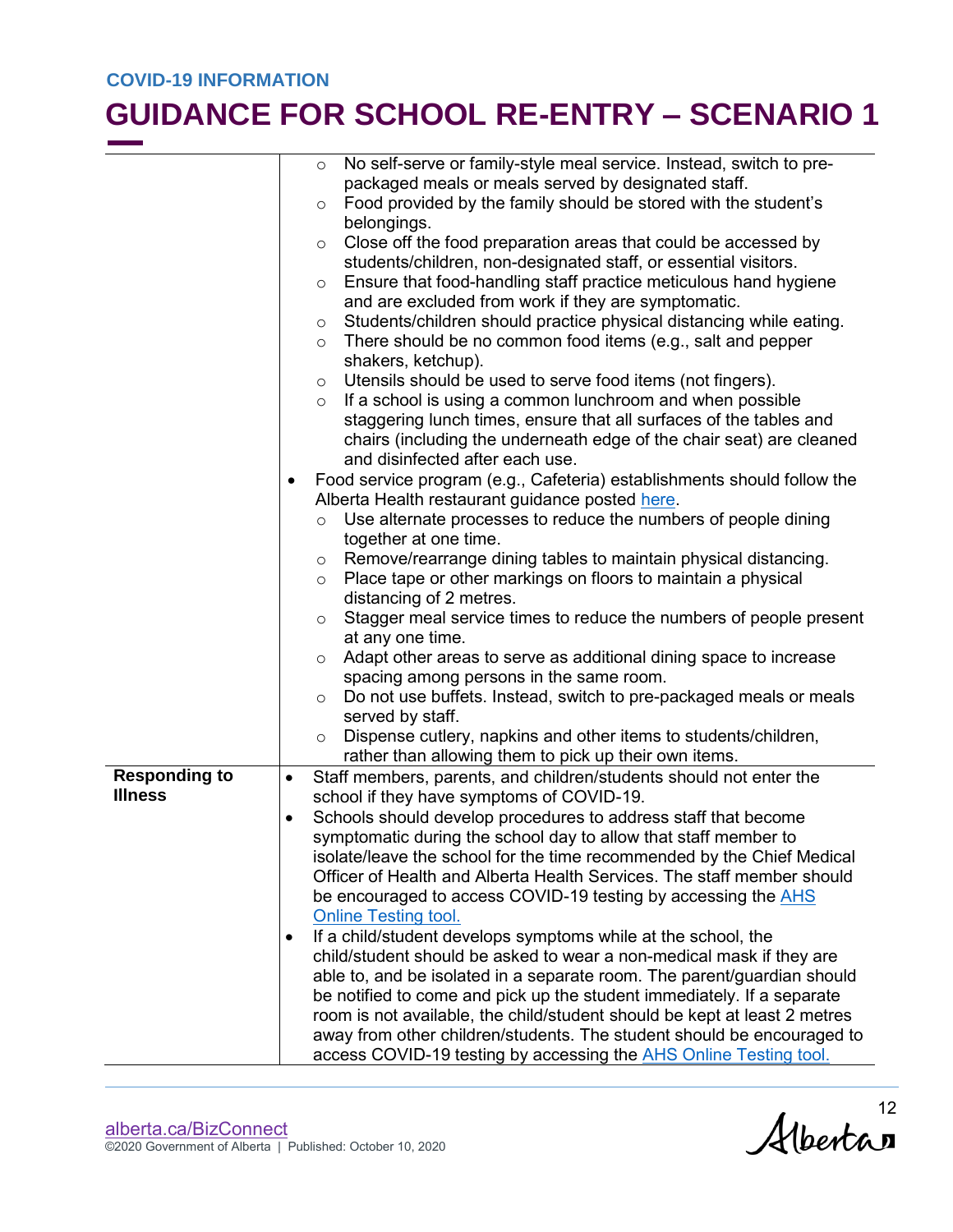|           | If the child/student requires close contact and care, staff can<br>$\circ$          |
|-----------|-------------------------------------------------------------------------------------|
|           | continue to care for the child/student until the parent is able to pick             |
|           | up the child/student. The student and staff must wear a mask and                    |
|           | close interactions with the student that may result in contact with the             |
|           | student's respiratory secretions should be avoided. If very close                   |
|           | contact is required and the child is young the staff member should                  |
|           | also use a face shield or eye protection                                            |
|           | School staff will receive one reusable face shield for their use in the             |
|           | $\circ$<br>school, to be used at the discretion of the individual staff member.     |
|           |                                                                                     |
|           | Plastic shields can help reduce exposure by protecting eyes, nose                   |
|           | and mouth of the wearer from splashes and sprays of bodily fluids                   |
|           | from other people. As face shields are not equivalent to masks, a                   |
|           | mask must still be worn while wearing a face shield. Plastic shields                |
|           | should be cleaned after each use. Follow the manufacturer's                         |
|           | instructions for cleaning and disinfection.                                         |
|           | Staff/students must wash their hands before donning a mask, before<br>$\circ$       |
|           | and after removing the mask (as per Alberta Health mask guidance),                  |
|           | and before and after touching any items used by the child/student.                  |
|           | All items the student touched/used while isolated must be cleaned<br>$\circ$        |
|           | and disinfected as soon as the child/student has been picked up.                    |
|           | Out of an abundance of caution, items that cannot be cleaned and                    |
|           | disinfected (e.g., paper, books, cardboard puzzles) should be                       |
|           | removed from the classroom and stored in a sealed container for a                   |
|           | minimum of 72 hours.                                                                |
| $\bullet$ | Each school will receive two contactless thermometers to assist with                |
|           | managing student and staff health. Thermometer use will be at the                   |
|           | discretion of the school authority.                                                 |
| ٠         | Schools must keep records of a student's known pre-existing conditions.             |
|           | If a student develops symptoms in or outside of the program that could              |
|           | be caused by COVID-19 or by a known pre-existing condition (e.g.,                   |
|           | allergies), the student should be tested for COVID-19 at least once to              |
|           | confirm that it is not the source of their symptoms before entering or              |
|           | returning to the school. Written confirmation by a physician that a student         |
|           | or staff member's symptoms are due to a chronic illness is not                      |
|           | necessary.                                                                          |
|           | Please see Appendix D for management of individuals who are                         |
|           | symptomatic and/or tested for COVID-19, as well as management of                    |
|           | their close contacts.                                                               |
| $\bullet$ | Individuals with any of the following symptoms; cough, fever, shortness             |
|           | of breath, runny nose or sore throat (not related to a pre-existing illness         |
|           | or health condition) are legally required to <b>isolate</b> as follows:             |
|           | If the individual does not get tested, they are legally required to<br>$\circ$      |
|           | isolate for a minimum of 10 days from the start of symptoms, or until               |
|           | symptoms resolve, whichever takes longer;                                           |
|           | If the individual tests positive for COVID-19, they are legally required<br>$\circ$ |
|           | to isolate for a minimum of 10 days from the start of symptoms, or                  |
|           | until symptoms resolve, whichever takes longer;                                     |
|           |                                                                                     |

 $Alberta$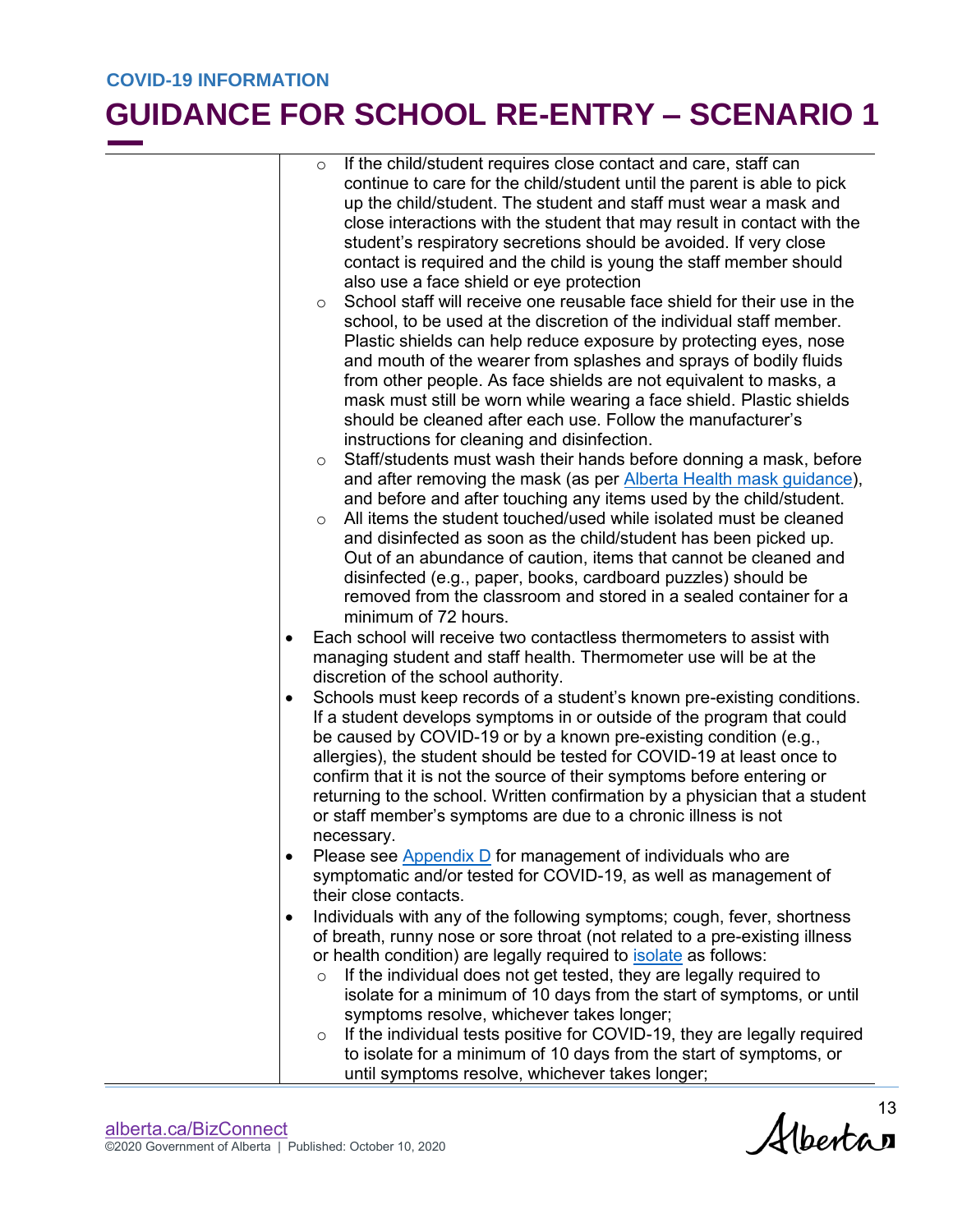|                       | If the individual tests negative for COVID-19 but has a known<br>$\circ$<br>exposure to COVID-19, they are still legally required to be in<br>quarantine for 14 days from the exposure date, or<br>If the individual tests negative for COVID-19 and has no known<br>$\circ$<br>exposure to COVID-19, they are not legally required to isolate.<br>However, it is important they stay home until symptoms resolve.<br>Individuals with any other symptoms of illness not listed above should<br>$\bullet$<br>stay home and minimize contact with others until symptoms resolve.<br>These individuals should get tested for COVID-19. If the test is positive<br>for COVID-19, they are legally required to isolate for a minimum or 10<br>days from the start of symptoms, or until symptoms resolve, whichever<br>takes longer.                                                                                                                                                                                                                  |  |
|-----------------------|---------------------------------------------------------------------------------------------------------------------------------------------------------------------------------------------------------------------------------------------------------------------------------------------------------------------------------------------------------------------------------------------------------------------------------------------------------------------------------------------------------------------------------------------------------------------------------------------------------------------------------------------------------------------------------------------------------------------------------------------------------------------------------------------------------------------------------------------------------------------------------------------------------------------------------------------------------------------------------------------------------------------------------------------------|--|
|                       | If a positive COVID-19 case is identified in the school population, Alberta<br>Health Services Public Health will notify the superintendent who will<br>assist in contacting the school administration. For additional information<br>on COVID-19 in school settings, please refer to the COVID-19 School<br><b>Outbreak Resource Guide.</b>                                                                                                                                                                                                                                                                                                                                                                                                                                                                                                                                                                                                                                                                                                      |  |
|                       | Proof of a negative COVID-19 test result is not necessary for a student,<br>$\bullet$<br>teacher or staff member to return to school.                                                                                                                                                                                                                                                                                                                                                                                                                                                                                                                                                                                                                                                                                                                                                                                                                                                                                                             |  |
|                       | If school authorities and/or school administrations have questions                                                                                                                                                                                                                                                                                                                                                                                                                                                                                                                                                                                                                                                                                                                                                                                                                                                                                                                                                                                |  |
|                       | regarding COVID-19 planning, prevention and response, or have<br>concerns about high rates of absenteeism due to illness, please refer to<br><b>Appendix C</b> for information on the AHS Coordinated Early Identification<br>and Response Team for Schools.                                                                                                                                                                                                                                                                                                                                                                                                                                                                                                                                                                                                                                                                                                                                                                                      |  |
| <b>Student</b>        | Parents and children/students should not be in the pick-up area or enter<br>$\bullet$                                                                                                                                                                                                                                                                                                                                                                                                                                                                                                                                                                                                                                                                                                                                                                                                                                                                                                                                                             |  |
| <b>Transportation</b> | the bus if they have symptoms of COVID-19.                                                                                                                                                                                                                                                                                                                                                                                                                                                                                                                                                                                                                                                                                                                                                                                                                                                                                                                                                                                                        |  |
|                       | The driver should be provided with a protective zone, which may<br>$\bullet$<br>include:<br>2 metre physical distance;<br>$\circ$<br>Physical barrier;<br>$\circ$<br>Non-medical face mask; or<br>$\circ$<br>Other.<br>$\circ$<br>Students should be assigned seats and a record of this seating plan<br>should be kept in order to assist with contact tracing in the case of a<br>student being a case of COVID-19. Students who live in the same<br>household should be seated together.<br>Non-medical face masks are required for students in grades 4 through<br>$\bullet$<br>12.<br>Non-medical face masks may be considered for students in grades K<br>through 3, however they are not routinely recommended.<br>Schools should develop procedures for student loading, unloading and<br>$\bullet$<br>transfers that support physical distancing of 2 metres between all<br>persons (except household members), when possible and may include:<br>Children/students start loading from the back seats to the front of<br>$\circ$<br>bus. |  |

Alberta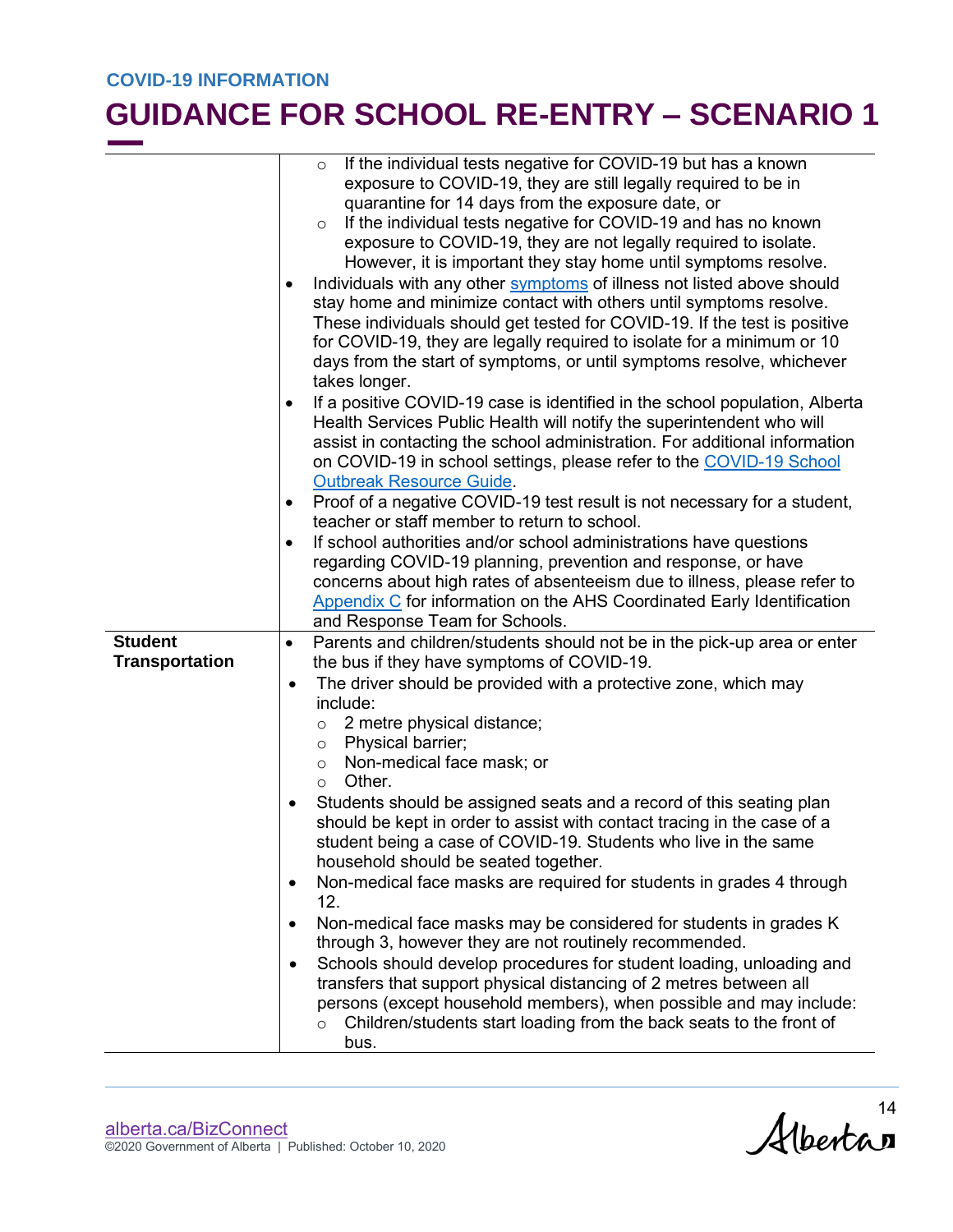|                                                  | Where feasible, limit the number of students per bench unless from<br>$\circ$<br>the same household.<br>Students from the same household may share seats.<br>$\circ$<br>Students start unloading from the front seats to the back of bus.<br>$\circ$<br>If there are students from two schools on the same bus, it is<br>$\circ$<br>recommended to keep students from each school separated by 2<br>metres if possible.<br>A child who becomes symptomatic during the bus trip should be<br>٠<br>provided a mask if they are not already wearing one. The driver will<br>contact the school to make the appropriate arrangements to pick up the<br>child/student (see Responding to Illness above). |  |  |
|--------------------------------------------------|-----------------------------------------------------------------------------------------------------------------------------------------------------------------------------------------------------------------------------------------------------------------------------------------------------------------------------------------------------------------------------------------------------------------------------------------------------------------------------------------------------------------------------------------------------------------------------------------------------------------------------------------------------------------------------------------------------|--|--|
|                                                  | Bus cleaning and records:<br>$\bullet$<br>Increase frequency of cleaning and disinfection of high-touch<br>$\circ$<br>surfaces, such as door handles, window areas, rails, steering wheel,<br>mobile devices and GPS prior to each run.<br>It is recommended that vehicle cleaning logs be kept.<br>$\circ$                                                                                                                                                                                                                                                                                                                                                                                         |  |  |
| <b>Work Experience</b><br>and other Learning     | Work experience may resume as long as the risk of infection is mitigated<br>$\bullet$<br>for all participants.                                                                                                                                                                                                                                                                                                                                                                                                                                                                                                                                                                                      |  |  |
| <b>Experiences</b>                               | If the work experience placement is in a workplace, the child/student is<br>$\bullet$<br>expected to follow health rules set out by the workplace which should<br>comply with the Workplace Guidance for Business Owners.                                                                                                                                                                                                                                                                                                                                                                                                                                                                           |  |  |
|                                                  | The time that individuals are in close contact should be kept to a<br>$\bullet$<br>minimum.                                                                                                                                                                                                                                                                                                                                                                                                                                                                                                                                                                                                         |  |  |
|                                                  | Use of shared items or equipment should be avoided. Equipment that<br>$\bullet$<br>must be shared should be cleaned and disinfected before and after each<br>use, AND users should perform hand hygiene before and after each<br>use.                                                                                                                                                                                                                                                                                                                                                                                                                                                               |  |  |
|                                                  | Sports practices and outdoor activities may proceed in accordance with<br>$\bullet$<br>sector specific guidance.                                                                                                                                                                                                                                                                                                                                                                                                                                                                                                                                                                                    |  |  |
|                                                  | For more guidance on sport, physical activity and recreation, refer to the<br>$\bullet$<br><b>Guidance for Sport, Physical Activity and Recreation.</b>                                                                                                                                                                                                                                                                                                                                                                                                                                                                                                                                             |  |  |
| <b>International</b><br><b>Students/Programs</b> | Once Canada lifts travel restrictions and non-essential international<br>$\bullet$<br>travel resumes, international travel programs and international education<br>programs in Alberta can resume if quarantine requirements and public<br>health orders are followed.                                                                                                                                                                                                                                                                                                                                                                                                                              |  |  |

 $Alberta$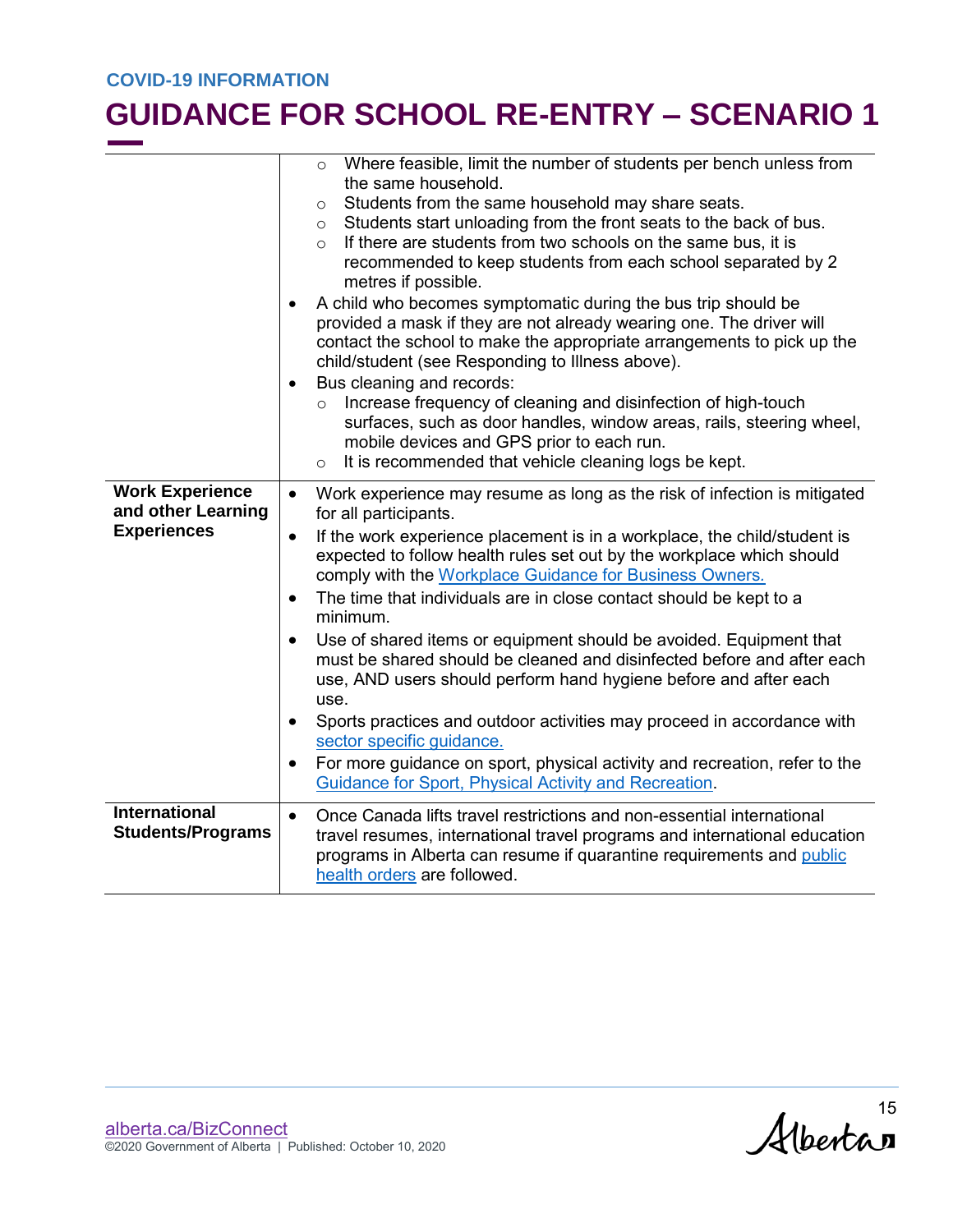# Appendix A: Indigenous Services Canada – First Nations and Inuit Health Branch ENVIRONMENTAL PUBLIC HEALTH SERVICES Contacts

| <b>ISC-First Nations and</b><br><b>Inuit Health Branch</b><br><b>Environmental Public</b><br><b>Health Services</b> | <b>REGULAR BUSINESS HOURS</b><br>$8:00$ am $-4:00$ pm |              |  |
|---------------------------------------------------------------------------------------------------------------------|-------------------------------------------------------|--------------|--|
| <b>Edmonton Office</b>                                                                                              | Environmental<br><b>Public Health</b>                 | 780-495-4409 |  |
| <b>Tsuut'ina Office</b>                                                                                             | Environmental<br><b>Public Health</b>                 | 403-299-3939 |  |

Albertan

16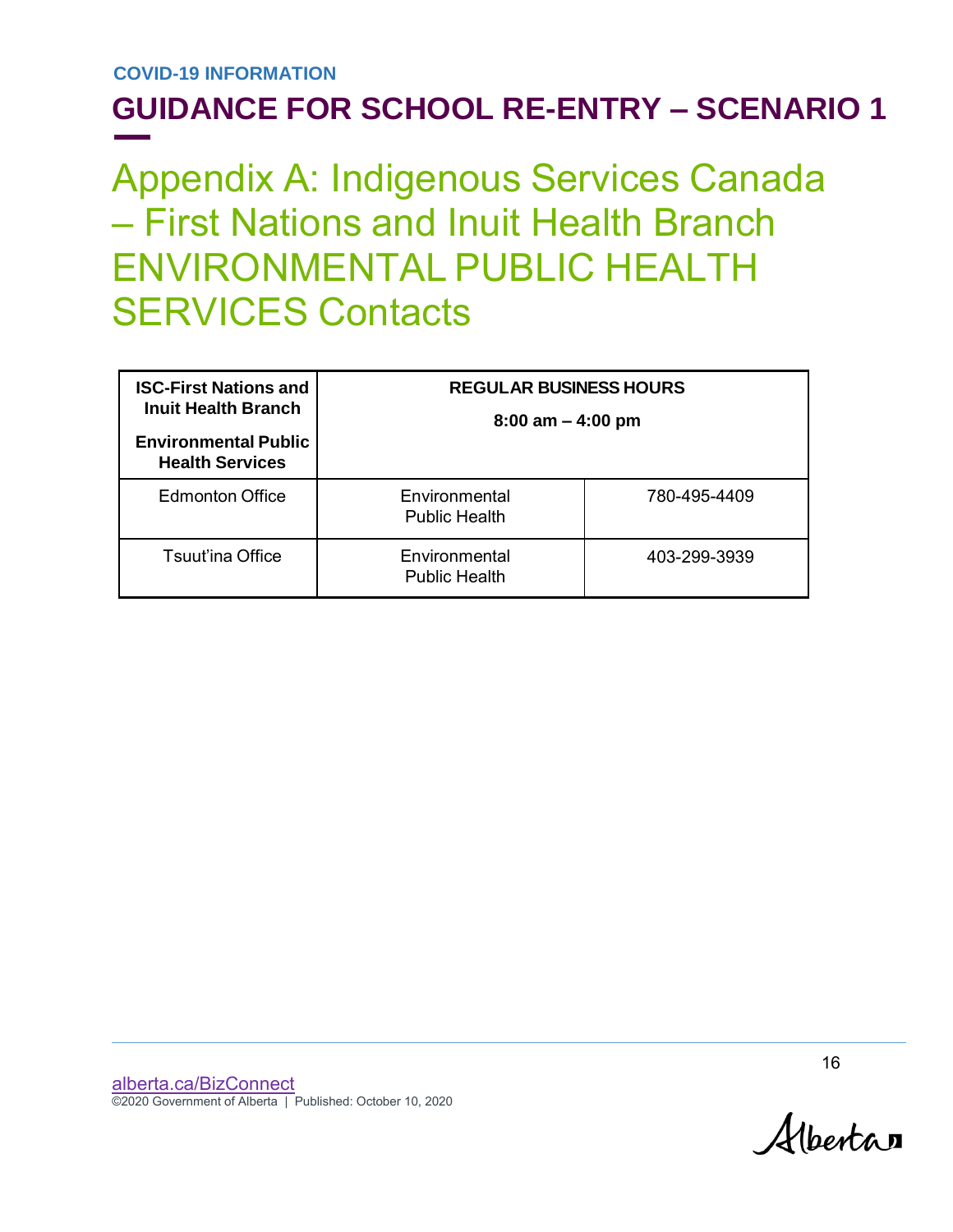## Appendix B: AHS Zone Environmental Public Health Contacts

*Portal link: <https://ephisahs.albertahealthservices.ca/create-case/>*

| <b>ZONE</b>          | <b>CONTACT EMAIL ADDRESS</b>            | <b>PHONE NUMBERS FOR</b><br><b>MAIN OFFICE</b> |
|----------------------|-----------------------------------------|------------------------------------------------|
| Calgary Zone         | calgaryzone.environmentalhealth@ahs.ca  | Calgary                                        |
|                      |                                         | 403-943-2288                                   |
| Central Zone         | centralzone.environmentalhealth@ahs.ca  | <b>Red Deer</b>                                |
|                      |                                         | 403-356-6366                                   |
| <b>Edmonton Zone</b> | edmontonzone.environmentalhealth@ahs.ca | Edmonton                                       |
|                      |                                         | 780-735-1800                                   |
| North Zone           | northzone.environmentalhealth@ahs.ca    | <b>Grande Prairie</b>                          |
|                      |                                         | 780-513-7517                                   |
| South Zone           | she.southzoneeph@ahs.ca                 | Lethbridge                                     |
|                      |                                         | 403-388-6689                                   |

 $Albertan$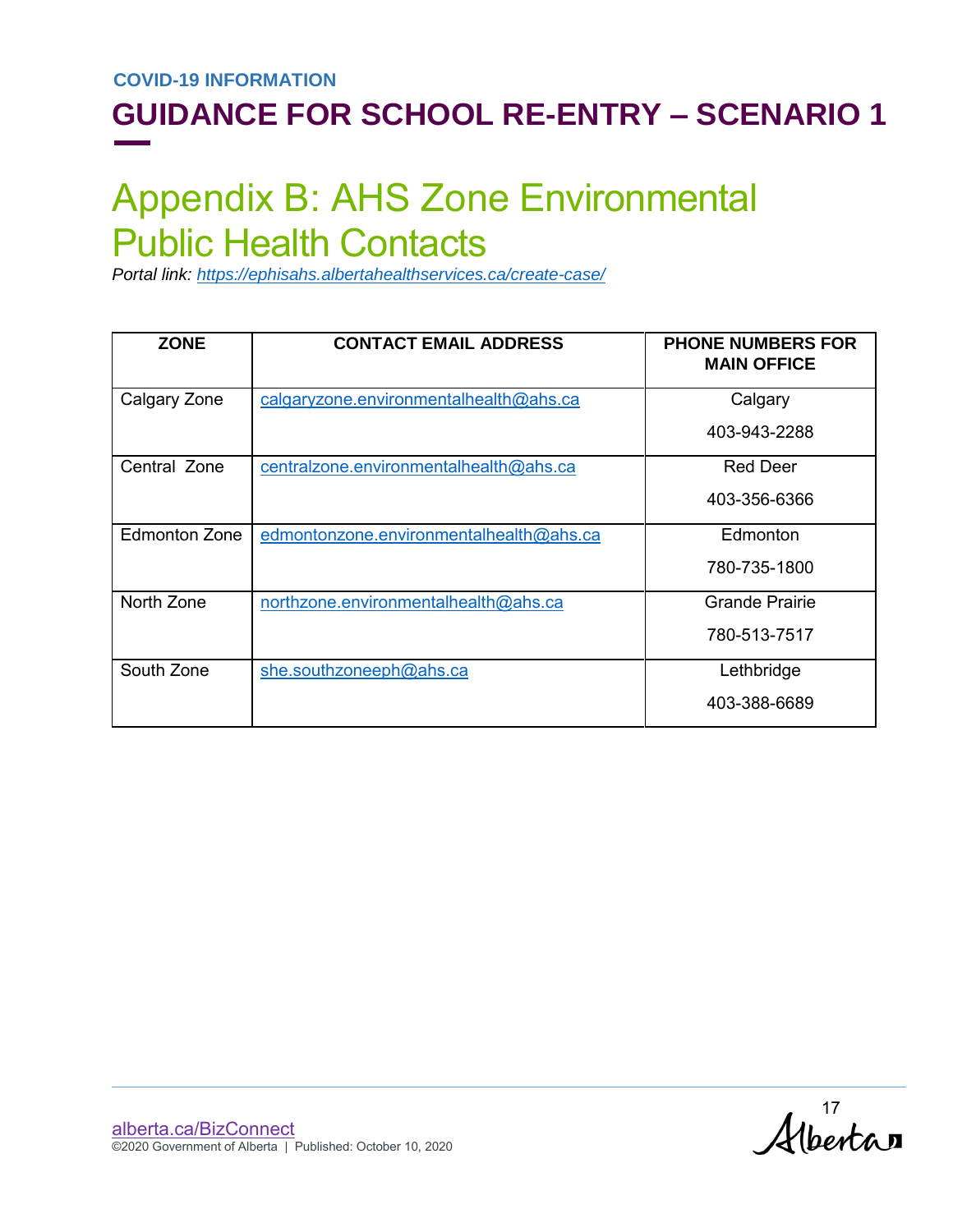## <span id="page-17-0"></span>Appendix C: AHS Coordinated Early Identification and Response Team for Schools Contact Information

The AHS Coordinated Early Identification and Response team is available to school administrators and school authorities who want to reach AHS for guidance or decision making support. If schools do not have an AHS contact who they are currently working with, or are unsure of who to call, the team can be reached at:

| <b>ZONE</b>          | <b>CONTACT PHONE NUMBER</b> |
|----------------------|-----------------------------|
| All<br><i>Z</i> ones | 1-844-343-0971              |

**Please note:** this phone number is **only to be used by school administrators and school authorities** for guidance or decision making support. This number is not to be distributed to be used by parents/guardians, students or staff. **For individual health advice, parents/guardians, students and staff can be directed to call Health Link at 811.**